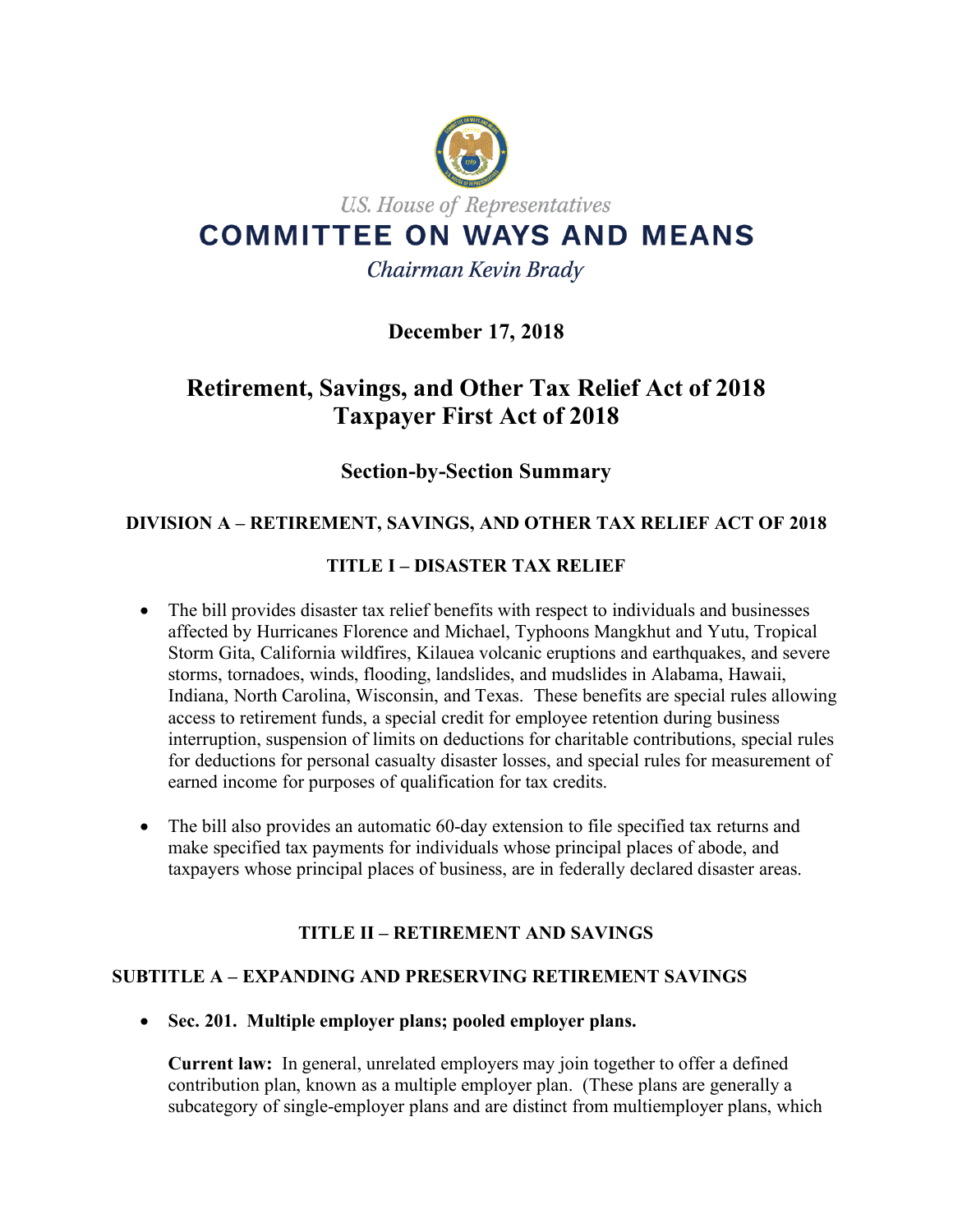are offered jointly by employers and unions.) However, there are several obstacles that limit the participation of employers in multiple employer plans. Defined contribution plans that do not meet any one of a host of tax-law requirements are subject to a variety of penalties, including disqualification of the plan. Under current Treasury guidance, if one employer in a multiple employer plan runs afoul of the tax rules, the entire plan may be subject to penalty, including disqualification, even if that one employer is only one of hundreds of employers in the plan. This guidance is known as the "one bad apple" rule. In addition, ERISA contains requirements that have been interpreted by the Department of Labor as significantly limiting the circumstances under which unrelated employers may join together in a multiple employer plan.

**Provision:** Under the provision, multiple employer plans that meet specified requirements, including a requirement that the plan have a pooled plan provider, are considered to be "pooled employer plans." A pooled plan provider is required to agree to be a fiduciary of the plan and to serve as the plan administrator, responsible for ensuring that the plan meets all applicable tax-law and ERISA requirements. In the event that one employer in a pooled provider plan violates one of the tax-law requirements, the other employers are not affected by that failure. In addition, the ERISA requirements regarding the types of employers that may participate together in a multiple employer plan are expanded for pooled provider plans to eliminate any requirement that the employers in the plan be related to each other in some fashion. The provision is effective for plan years beginning after December 31, 2019.

#### • **Sec. 202. Rules relating to election of safe harbor 401(k) status.**

**Current law:** Under current law, qualified retirement plans are subject to nondiscrimination rules that impose requirements with respect to the balance between contributions to the plan made by highly compensated employees (and employer contributions for such employees) and contributions made by and for non-highly compensated employees. There are several different safe harbors that may be used by plans to avoid being subject to the non-discrimination rules. One of those safe harbors is based on the employer making a contribution to the plan on behalf of each employee that equals or exceeds three percent of the employee's compensation and that is not dependent on whether the employee contributes to the plan. These employer contributions are referred to as "non-elective." In order to use this safe harbor, the employer is required to inform employees before the plan year during which the employer will make these nonelective contributions.

**Provision:** Under the provision, employers have until the 30th day before the close of the plan year to choose to use the non-elective contribution safe harbor for the year. In addition, employers have until the end of the following plan year to choose this safe harbor if the employer provides an enhanced non-elective contribution of at least four percent of the employee's compensation (instead of three percent as generally required under the safe harbor). The provision is effective for plan years beginning after December 31, 2018.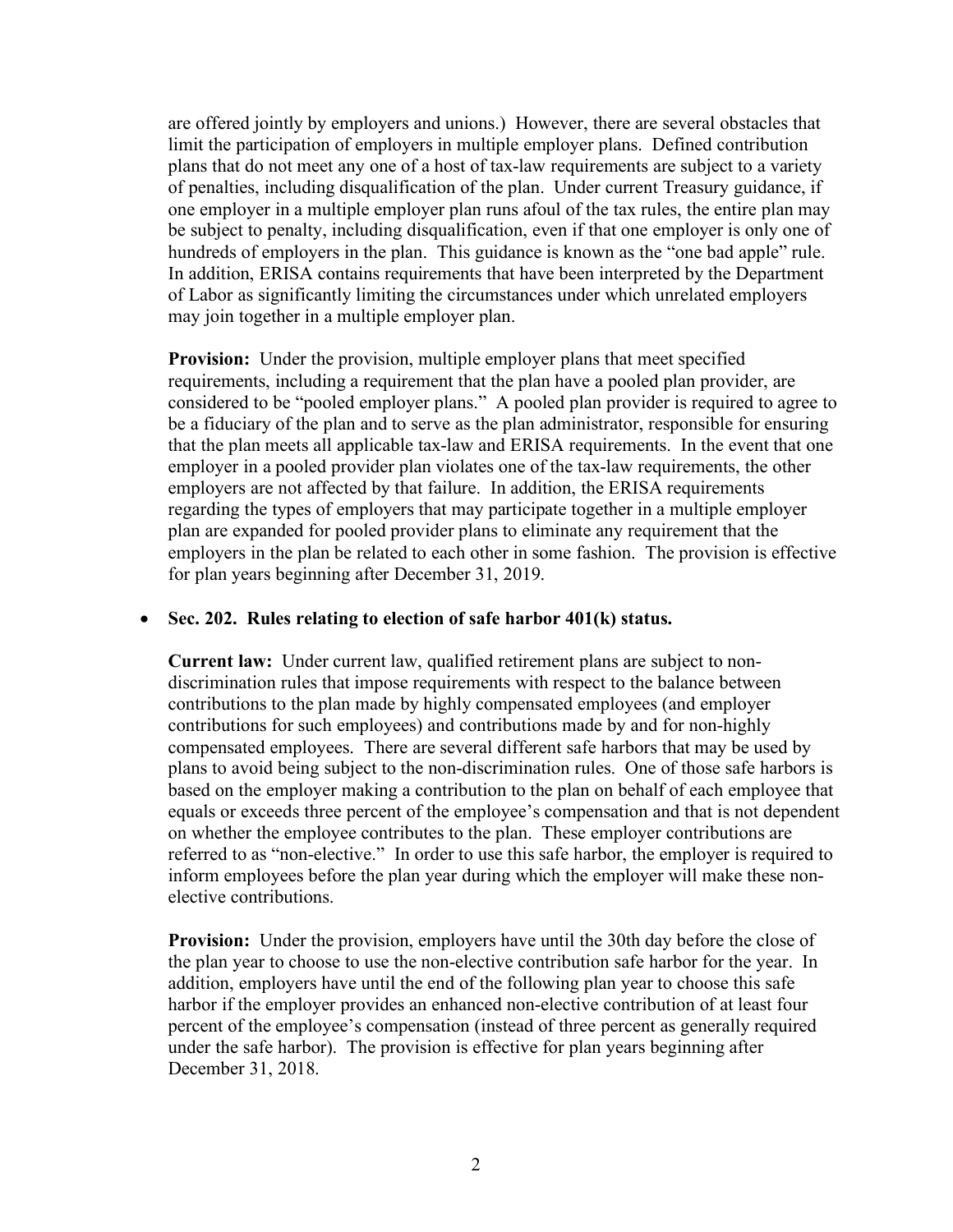#### • **Sec. 203. Certain taxable non-tuition fellowship and stipend payments treated as compensation for IRA purposes.**

**Current law:** Under current law, the annual limit on the contributions that an individual may make to one or more individual retirement accounts (IRAs) is the lesser of: (1) a dollar amount (which is \$5,500 for 2018); and (2) the amount of the individual's compensation includible in gross income for the year. Additional limits on allowable contributions apply to individuals who participate in employer-sponsored retirement plans or whose spouse so participates.

**Provision:** Under the provision, any fellowship grants, scholarships, or other amounts that are paid to an individual to help in the pursuit of graduate or postdoctoral study or research and that are includable in his or her taxable income are treated as compensation for IRA-contribution purposes. The provision is effective for tax years beginning after December 31, 2018.

#### • **Sec. 204. Repeal of maximum age for traditional IRA contributions.**

**Current law:** Under current law, individuals who are age 70½ or older are not permitted to make contributions to a traditional IRA.

**Provision:** The provision eliminates the age limit for contributing to a traditional IRA. The provision is effective for tax years beginning after December 31, 2018.

## • **Sec. 205. Qualified employer plans prohibited from making loans through credit cards and other similar arrangements.**

**Current law:** Employer-sponsored defined-contribution plans may offer employees who participate in the plan the option of taking loans from the plan with respect to their accounts. In some cases, these plans have arrangements that allow a participating employee to take a line of credit against his or her retirement account and then access those funds through a credit card.

**Provision:** Under the provision, employer-sponsored retirement plans are prohibited from offering account loans that can be accessed through credit cards. The provision is effective for loans taken after the date of enactment of this Act.

#### • **Sec. 206. Portability of lifetime income investments.**

**Current law:** Employers that sponsor defined contribution plans generally offer employees a menu of investment options that can be changed periodically, including the elimination of particular options. If an employee has chosen an investment option that the employer subsequently eliminates from the plan's menu of options, the employee generally must shift from that investment into another option that is available under the plan. Employers generally may not allow current employees to take retirement plan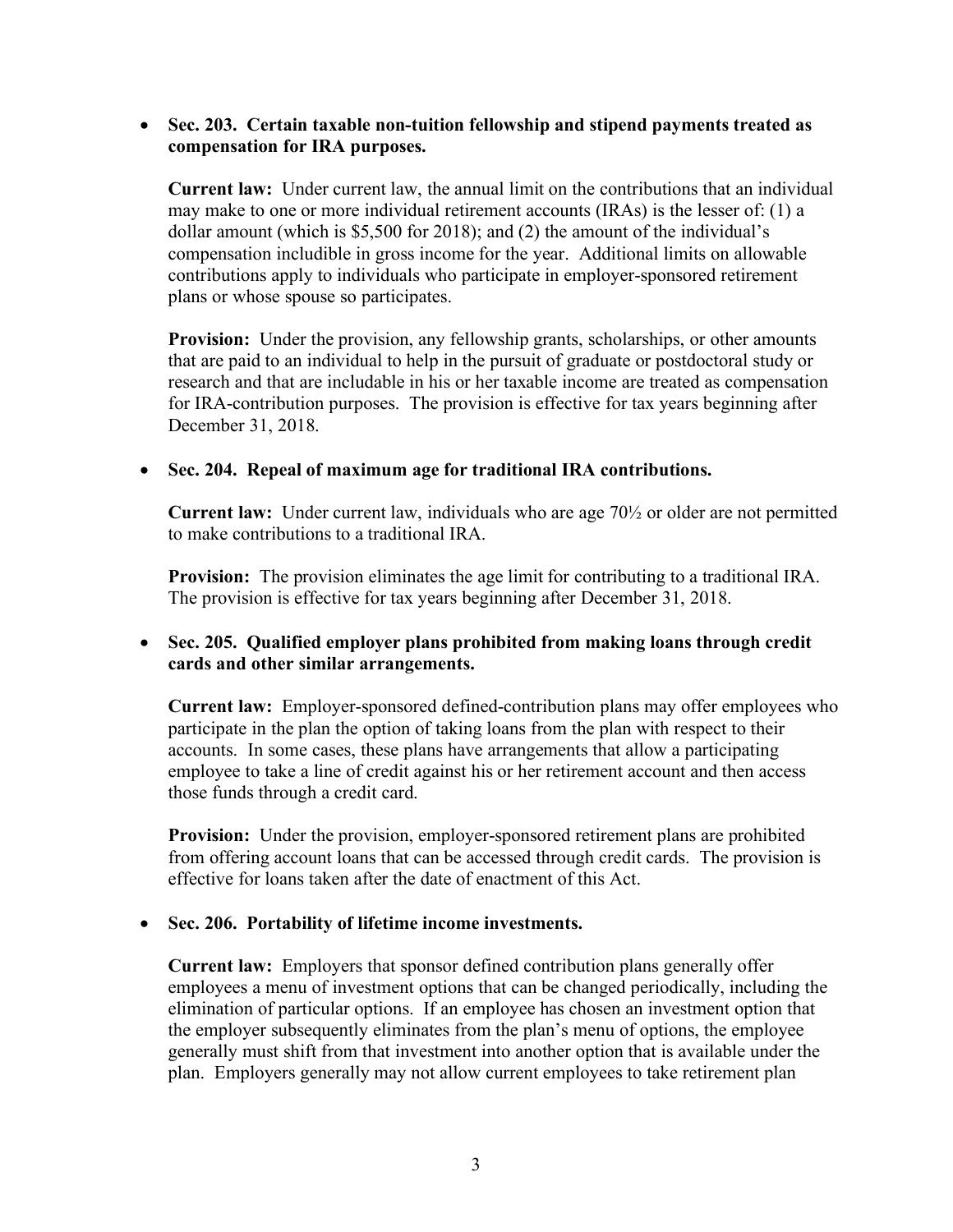distributions, known as "in-service" distributions, before they reach age 59½ or age 62 depending on the type of plan.

**Provision:** Under the provision, employers are permitted to allow current employees who have their defined-contribution accounts invested in annuities to choose to keep that investment by rolling the annuity into an IRA if the employer discontinues the annuity as an investment option under the retirement plan. The provision is effective for plan years beginning after December 31, 2018.

## • **Sec. 207. Treatment of custodial accounts on termination of section 403(b) plans.**

**Current law:** Section 403(b) plans are employer-sponsored retirement plans offered by (1) charitable tax-exempt organizations and (2) educational institutions of State or local governments, including public schools and public colleges and universities. Many of the rules that apply to section 403(b) plans are similar to the rules applicable to other qualified retirement plans, including section 401(k) plans.

**Provision:** The provision requires Treasury to issue guidance to ensure that there is no disruption when an employer terminates a section 403(b) plan so that its assets are contributed to a custodial account with an IRS-approved nonbank trustee. The guidance is to provide that such an account is treated as directly owned by participants without any change in the tax treatment.

## • **Sec. 208. Clarification of retirement income account rules relating to churchcontrolled organizations.**

**Current law:** Under current law, retirement plans sponsored by churches generally are subject to different requirements than other retirement plans. The IRS has issued guidance that narrowly prescribes the circumstances in which the employees of a churchaffiliated organization may participate in such a church plan.

**Provision:** The provision clarifies that certain employees of church-affiliated organizations would be allowed to participate in a church's retirement plan. Such employees include a duly ordained, commissioned, or licensed minister of a church in the exercise of his or her ministry, regardless of the source of his or her compensation. Employees of a tax-exempt organization that is controlled by or associated with a church or a convention or association of churches, and certain employees after separation from service with a church or a convention or association of churches, also are allowed to participate. The provision is effective for years beginning before, on, or after the date of enactment of this Act.

## • **Sec. 209. Increase in 10 percent cap for automatic enrollment safe harbor after 1st plan year.**

**Current law:** Under current law, safe harbor provisions apply with respect to compliance with nondiscrimination rule requirements applicable to defined contribution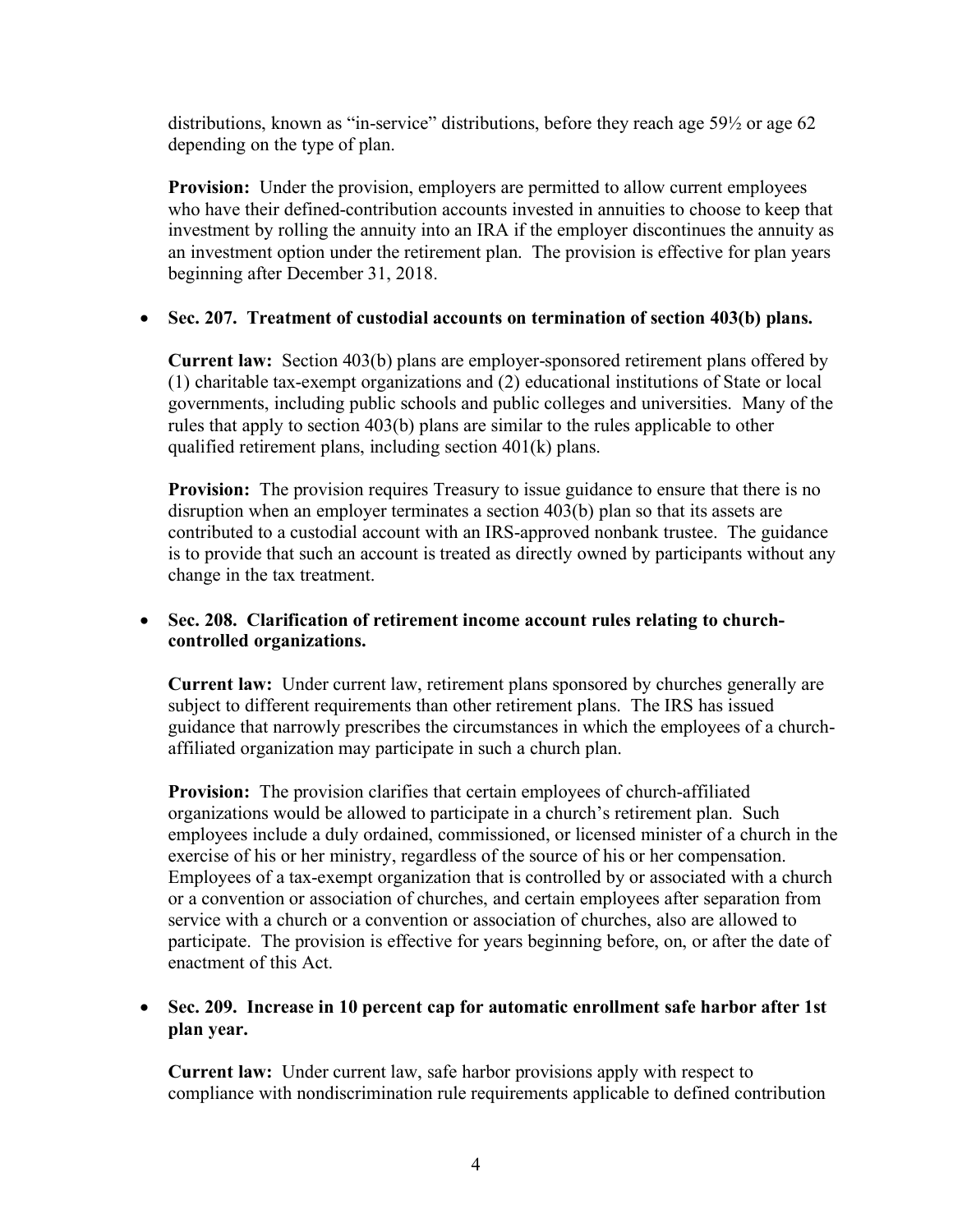deferral plans. One such safe-harbor provision provides rules for employers to automatically enroll employees in defined contribution deferral plans up to a specified percentage of the employees' compensation, starting at three percent in an employee's first year of employment, increasing by one percent every year during the subsequent three years of employment, and capped at 10 percent.

**Provision:** For automatic enrollment safe harbor plans, the provision increases the 10 percent cap on the allowable automatic escalation of employee deferrals after an employee's first plan year to a 15-percent cap of employee pay. The provision is effective for plan years beginning after December 31, 2018.

#### • **Sec. 210. Increase in credit limitation for small employer pension plan startup costs.**

**Current law:** Under current law, small employers are eligible for a credit of up to \$500 per year, for up to three years, to help cover the costs associated with starting a retirement plan for employees.

**Provision:** The provision increases the credit by providing an annual limit on the credit of the greater of (1) \$500 or (2) the lesser of (a) \$250 multiplied by the number of nonhighly compensated employees of the eligible employer who are eligible to participate in the plan or (b) \$1,500. The credit applies for up to three years. The provision is effective for tax years beginning after December 31, 2018.

#### • **Sec. 211. Small employer automatic enrollment credit.**

**Current law:** Under current law, the small employer retirement plan start-up tax credit does not include any special rules for plans with automatic enrollment features.

**Provision:** The provision increases the small employer retirement plan start-up tax credit by \$500 per year for employers that create new section 401(k) plans and SIMPLE IRA plans that include automatic enrollment features. The credit also is available to employers that add automatic enrollment features to an existing plan. The provision is effective for tax years beginning after December 31, 2018.

## • **Sec. 212. Exemption from required minimum distribution rules for individuals with certain account balances.**

**Current law:** Under current law, individuals who have employer-sponsored plans, whether defined contribution or defined benefit plans, as well as individuals who own IRAs, are required to start taking annual distributions beginning at age 70½. The required minimum distribution is based on actuarial tables released by the Department of the Treasury.

**Provision:** Under the provision, individuals with total defined contribution or IRA account balances of \$50,000 or less are exempt from these required minimum distribution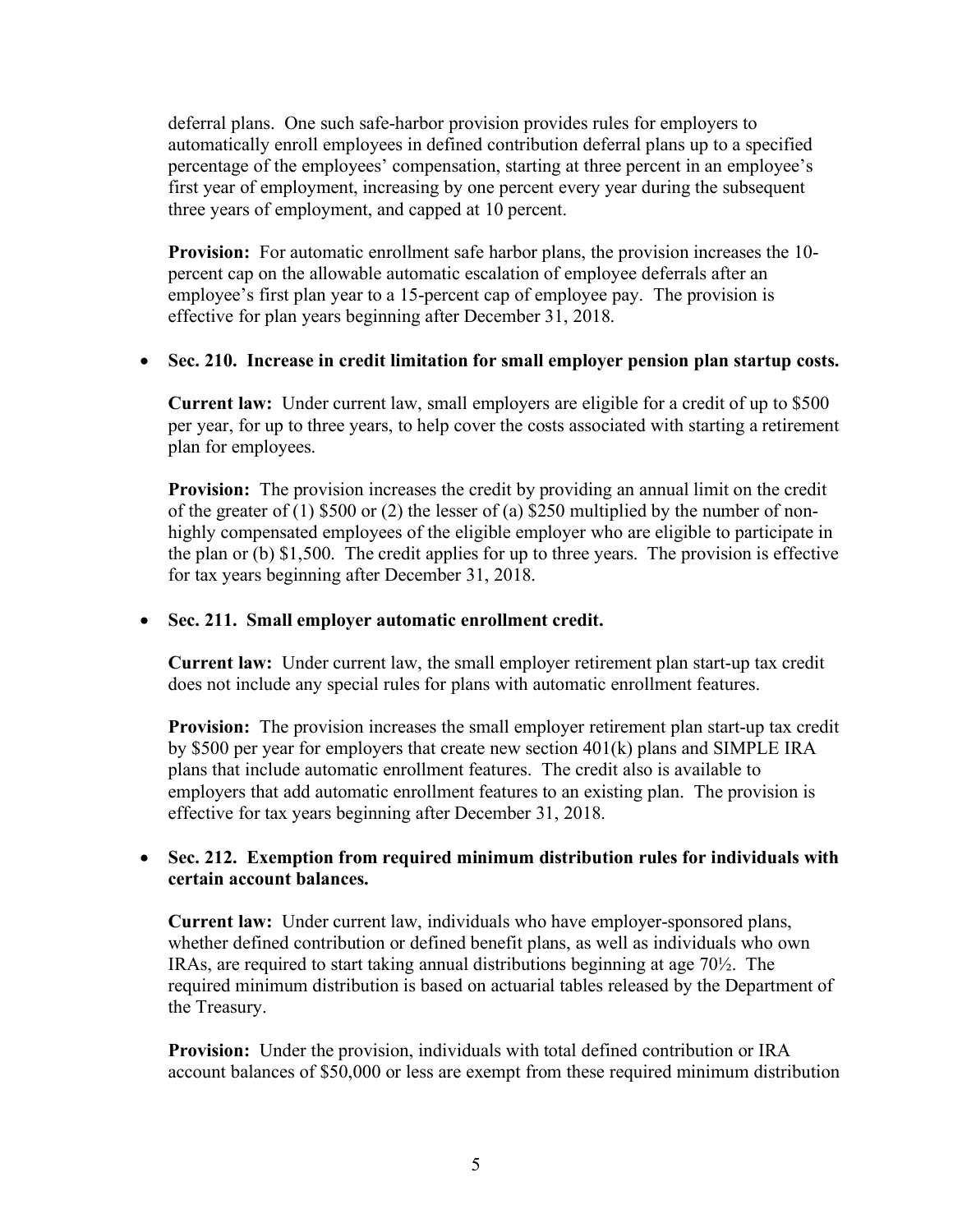rules. The provision is effective for distributions required to be made in calendar years beginning more than 120 days after the date of the enactment of this Act.

## • **Sec. 213. Elective deferrals by members of the Ready Reserve of a reserve component of the Armed Forces.**

**Current law**: Under current law, the annual limit for an employee's contributions to defined contribution plans (for 2018, \$18,500, plus an additional catch-up contribution of \$6,000 for those age 50 or older) applies to all plans in which the employee participates. Thus, if an employee participates in more than one such plan, the employee's combined maximum contribution to both plans for 2018 is \$18,500 (and an additional \$6,000 if age 50 or older).

**Provision:** Under the provision, the contribution limit applies separately to contributions to the Thrift Savings Plan accounts of members of the Ready Reserve of a reserve component of the Armed Forces and to contributions to all other plans in which the reservist may participate. The provision is effective for plan years beginning after December 31, 2018.

## **SUBTITLE B – ADMINISTRATIVE IMPROVEMENTS**

• **Sec. 221. Plan adopted by filing due date for year may be treated as in effect as of close of year.**

**Current law:** Under current law, an employer that wants to establish a qualified retirement plan for its employees must do so by the last day of the taxable year in order for the plan to apply for such year.

**Provision:** Under the provision, an employer has until the due date (including with extensions) for its tax return for a taxable year to establish a qualified retirement plan that applies to such year. The provision is effective for plan years beginning after December 31, 2018.

## • **Sec. 222. Modification of nondiscrimination rules to protect older, longer service participants.**

**Current law:** Under current law, employer-sponsored retirement plans must meet a variety of requirements in order to be tax-qualified, including non-discrimination rules designed to ensure that the plan coverage of employees and the contributions or benefits provided to employees must not discriminate in favor of highly compensated employees. In general, employers may choose to stop allowing employees to accrue new benefits in a historical plan or to only allow existing employees to accrue new benefits while closing the plan to new employees, while providing a new plan for new benefits or new employees. For employers that sponsor both a defined contribution plan and a defined benefit plan, the non-discrimination rules allow limited cross-testing between the two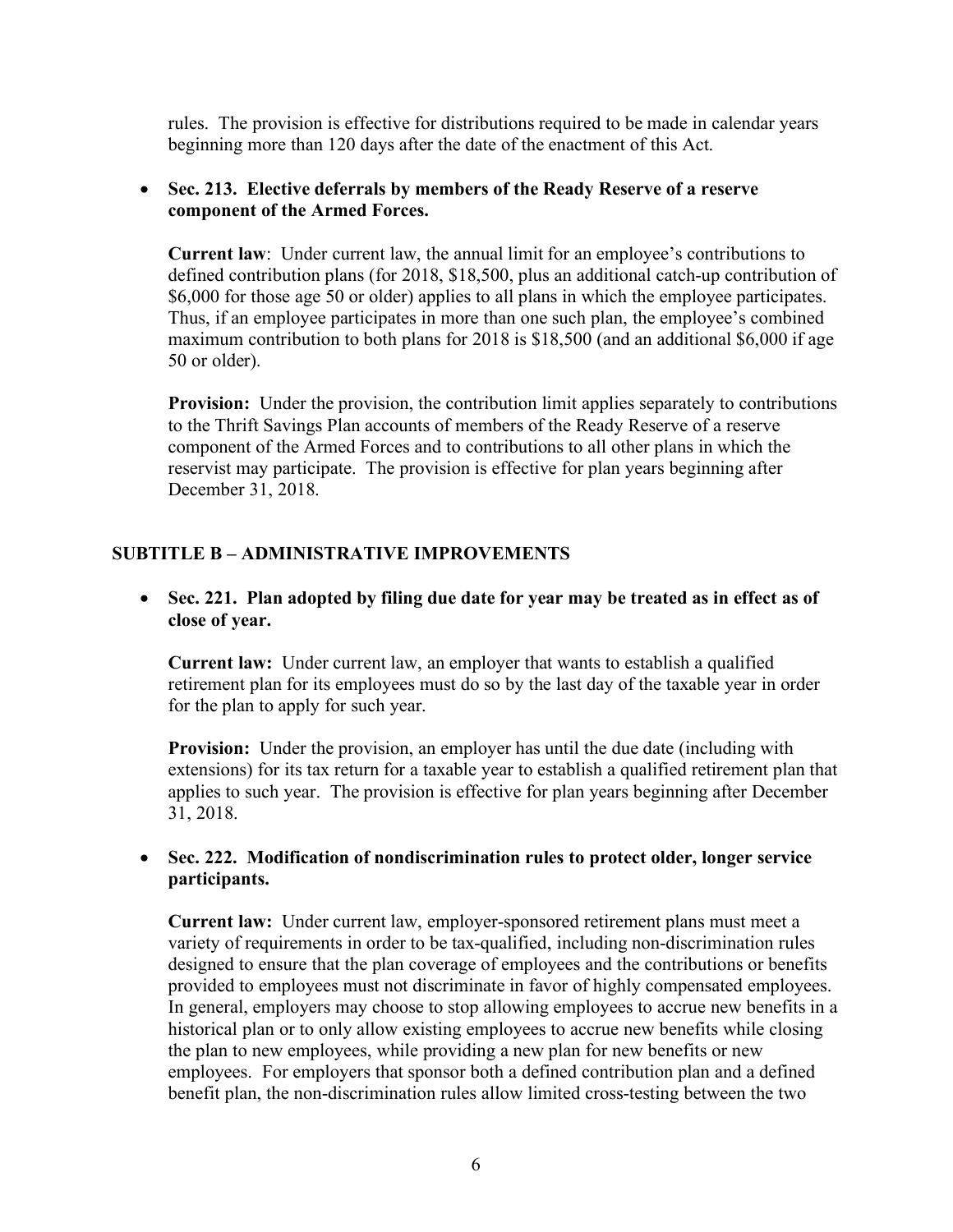plans. However, over time non-discrimination violations can arise in situations where an employer allows current workers to continue to accrue benefits in a defined benefit plan that has been closed to new employees.

**Provision:** Under the provision, expanded cross-testing between an employer's definedbenefit plans and defined-contribution plans is allowed for purposes of the nondiscrimination rules. The provision generally is effective on the date of enactment of the Act.

## • **Sec. 223. Fiduciary safe harbor for selection of lifetime income provider.**

**Current law:** Under current law, plan trustees are fiduciaries with regard to selecting service providers. If plan trustees select an insurance company to provide annuities to plan participants and that insurance company later goes insolvent and is unable to provide those annuities, participants would potentially have a cause of action against the plan and the plan trustees in order to recoup the annuities.

**Provision:** Under the provision, fiduciaries are provided a safe harbor for satisfying the prudence requirement with respect to the selection of insurers for a guaranteed retirement income contract and are protected from liability for any losses that may result to the participant or beneficiary due to an insurer's inability in the future to satisfy its financial obligations under the terms of the contract, provided that the fiduciary obtains certain written representations from the insurer, including that the insurer is licensed to offer such contracts and that the insurer, at the time of selection and in the previous seven years, operates under a certificate of authority from the insurance commissioner of its domiciliary State, has filed audited financial statements, satisfies reserve requirements, and is not operating under an order of supervision, rehabilitation, or liquidation.

## • **Sec. 224. Disclosure regarding lifetime income.**

**Current law:** Employers sponsoring defined contribution plans may provide financial education to plan participants. Such education may include information regarding the importance of saving for retirement and information regarding different strategies for calculating appropriate amounts of savings or drawing down one's account in retirement.

**Provision:** The provision requires employers sponsoring defined contribution plans to provide a lifetime income disclosure to each plan participant in a manner to be specified by the Department of Labor, with information about the lifetime income stream equivalent of the participant's total account balance if the participant were to purchase an annuity. The provision generally is effective 12 months after the issuance of guidance by the Department of Labor.

## • **Sec. 225. Modification of PBGC premiums for CSEC plans.**

**Current law:** The Pension Benefit Guaranty Corporation (PBGC) is a governmental entity that has separate insurance programs for single-employer and multiemployer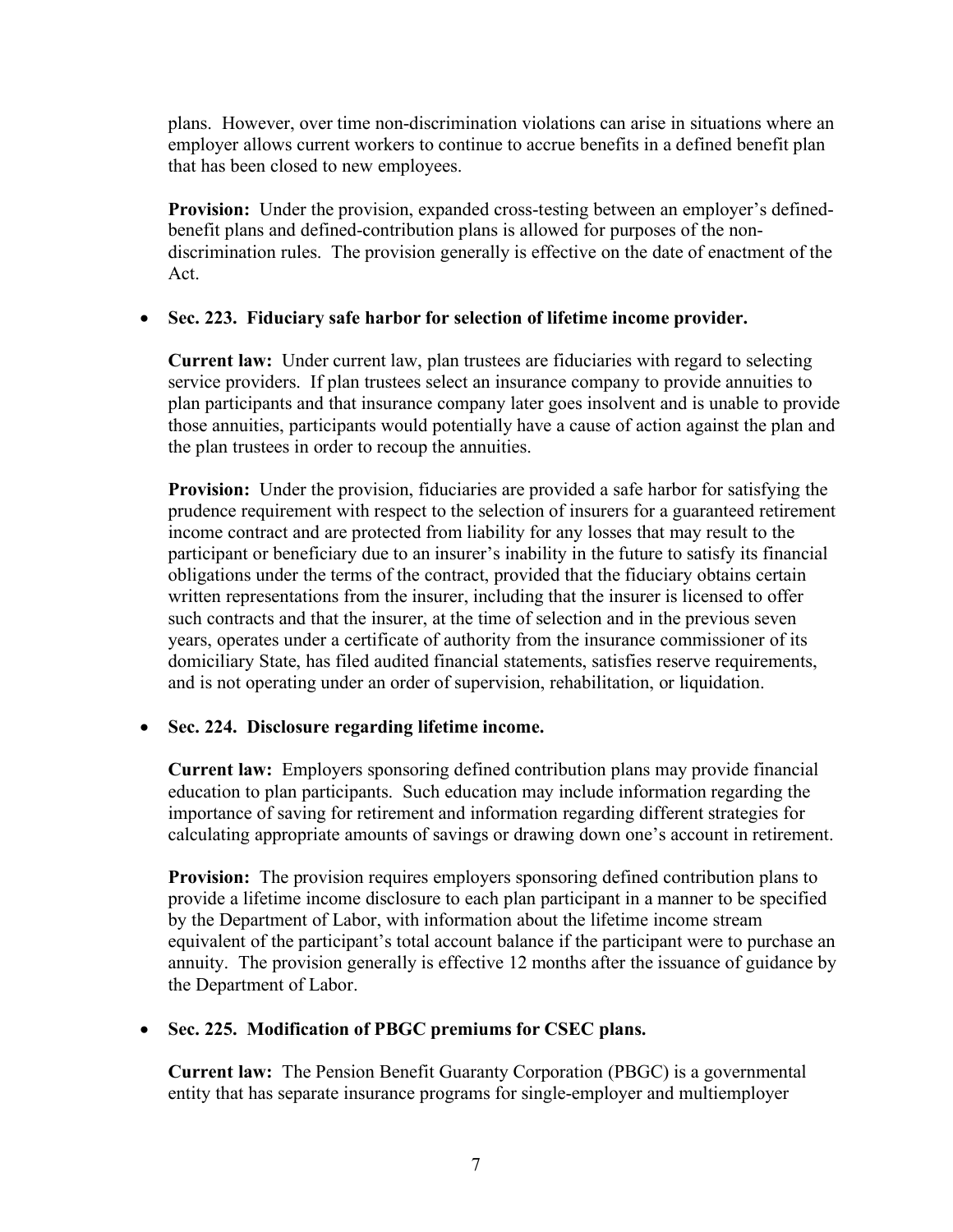defined-benefit pension plans. Participation in the program is a prerequisite for such plans to be tax-qualified. The single-employer program includes both single-employer plans and multiple employer plans, which are plans containing more than one employer that are generally subject to the single-employer funding rules. Cooperative- and smallemployer charity (CSEC) plans are a subset of these multiple employer plans. For 2019, single-employer plans, including CSEC plans, are subject to a PBGC fixed of \$80 per participant and a variable rate premium of \$43 per \$1000 of unfunded liabilities up to a cap of \$541 per participant.

**Provision:** The provision reduces the fixed per participant PBGC premiums for CSEC plans to \$19. The provision also provides that CSEC plans use the discount rate used for measuring plan liabilities to measure unfunded liabilities for purposes of the PBGC variable rate premium. The provision is effective for plan years beginning after December 31, 2018.

## **SUBTITLE C – OTHER SAVINGS PROVISIONS**

## • **Sec. 231. Expansion of section 529 plans.**

**Current law:** Under current law, a 529 plan is, among other types of programs, a program maintained by a State under which an individual makes contributions to an account to help save and pay for qualified education expenses of a designated beneficiary. Contributions to a 529 plan are not deductible at the federal level, but 529 account distributions for qualified education expenses are not subject to tax. Qualified higher education expenses include tuition, fees, books, supplies, and equipment required for attendance at a higher educational institution as well as expenses for certain specialneeds services. Beginning in 2018, tax-exempt distributions of up to \$10,000 a year may be made for a designated beneficiary to help pay for tuition at an elementary or secondary public, private, or religious school.

**Provision:** Under the provision, for 529 plan purposes, qualified higher education expenses include specified expenses for the participation of a designated beneficiary in an apprenticeship program registered and certified with the Secretary of Labor. Qualified expenses also include specified expenses associated with homeschooling. In addition, qualified expenses include specified expenses that are incurred in connection with attendance at an elementary or secondary public, private, or religious school. Also, qualified expenses include payment of principal and interest with respect to student loans of a designated beneficiary or his or her siblings, with the aggregate amount of payments that may be made out of 529 funds with respect to an individual's student loans limited to a lifetime total of \$10,000. Finally, the provision makes clear that an unborn child may qualify as a designated beneficiary with respect to a 529 account. The provision generally is effective for distributions after December 31, 2018.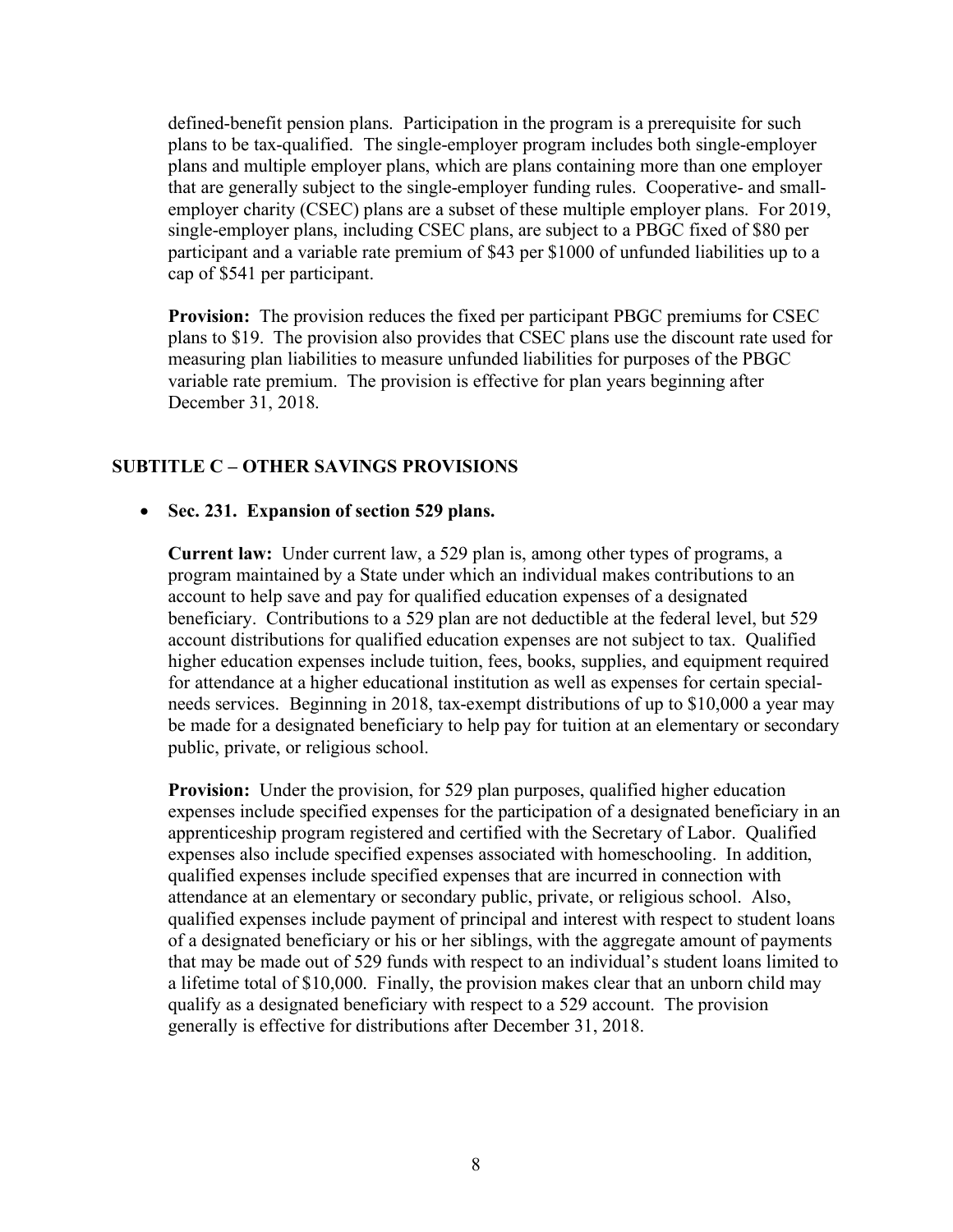#### • **Sec. 232. Penalty-free withdrawals from retirement plans for individuals in case of birth of child or adoption.**

**Current law:** Under current law, employees who have not reached retirement age generally may not make withdrawals from their employer-sponsored retirement plan except in the case of hardship withdrawals. Hardship withdrawals are includible in taxable income and also are subject to an additional tax of ten percent. Withdrawals from an IRA before the account owner turns 59½ also are generally includible in taxable income and subject to an additional tax of 10 percent.

**Provision:** Under the provision, a parent is permitted to make a withdrawal from his or her IRA of up to \$7,500 within one year of the birth of a child or the adoption of a child (or an individual who cannot care for him or herself). Such a withdrawal is not subject to the additional tax of 10 percent. In addition, any amount that is withdrawn from an IRA under this provision may be recontributed to an IRA in the future. Employer-sponsored defined-contribution plans also may allow for such withdrawals and recontributions. The provision is effective for distributions made after December 31, 2018.

## **TITLE III – REPEAL OR DELAY OF CERTAIN HEALTH-RELATED TAXES**

- **Sec. 301. Extension of moratorium on medical device excise tax.** The provision extends the moratorium on the Affordable Care Act's (ACA) 2.3 percent excise tax on manufacturers, producers, or importers of any taxable medical device for an additional five years (2020-2024).
	- o **Background:** The ACA's medical device tax became effective in 2013. Congress suspended the tax for 2016 and 2017 and then extended the suspension for 2018 and 2019.
- **Sec. 302. Delay in implementation of excise tax on high cost employer-sponsored health coverage.** The provision delays the implementation of the ACA's tax on highcost health plans, known as the "Cadillac tax," until 2023, granting employers one additional year of relief from the tax compared to current law.
	- o **Background:** The tax was originally supposed to go into effect in 2018, but Congress has delayed its effective date twice.
- **Sec. 303. Extension of suspension of annual fee on health insurance providers.** The provision extends the suspension of the ACA's annual fee on health insurers for calendar years 2020 and 2021.
	- o **Background:** The HIT tax was first effective in 2014. It was suspended for 2017, reinstated in 2018, and is suspended again in 2019.
- **Sec. 304. Repeal of excise tax on indoor tanning services.** The provision repeals the 10 percent excise tax levied by the ACA on indoor tanning services.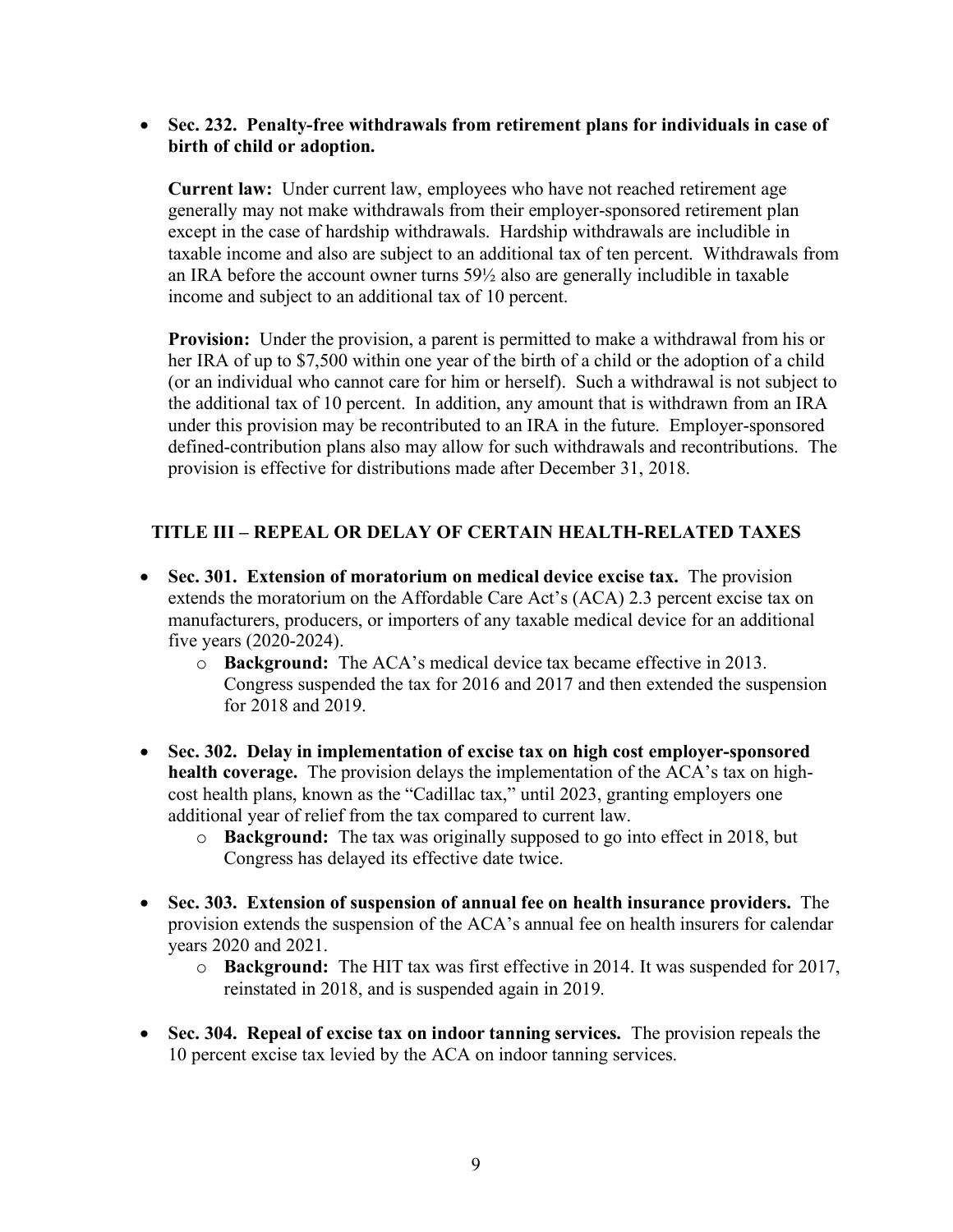## **TITLE IV – CERTAIN EXPIRING PROVISIONS**

- **Sec. 401. Railroad track maintenance credit made permanent.** The provision makes permanent the railroad track maintenance tax credit. The provision includes a modification so that it provides a 30-percent credit to medium- and short-line railroads for amounts spent on track maintenance.
- **Sec. 402. Biodiesel and renewable diesel provisions extended and phased out.** The provision extends the \$1.00 per gallon credit for biodiesel sold or used by the taxpayer or blended with diesel to produce a biodiesel mixture sold or used by the taxpayer through 2021. The provision then phases down the credit to \$0.75, \$0.50, and \$0.33 per gallon for biodiesel used or sold in 2022, 2023, and 2024, respectively. Under the provision, no credit is available for biodiesel sold or used after 2024.

## **TITLE V – OTHER PROVISIONS**

- **Sec. 501. Technical amendments relating to Public Law 115-97 (Tax Cuts and Jobs Act)**
	- o **Sec. 501(a). Amendment relating to section 11011.** The technical correction clarifies that in the case of an individual shareholder of a regulated investment company (RIC or mutual fund) that owns stock in a real estate investment trust (REIT) or interests in a publicly traded partnership, the individual is treated as receiving qualified REIT dividends or qualified publicly traded partnership income to the extent any dividends received by the individual from the RIC are attributable to qualified REIT dividends or qualified publicly traded partnership income.
	- o **Sec. 501(b). Amendments relating to section 13204.** The technical correction clarifies that the cost recovery period for qualified improvement property (QIP) is 15 years under the modified accelerated cost recovery system and 20 years under the alternative depreciation system.
	- o **Sec. 501(c). Amendment relating to section 13302.** The technical correction clarifies that the modification to carryovers and carrybacks of net operating losses (NOLs) applies to NOLs arising in taxable years beginning after December 31, 2017.
	- o **Sec. 501(d). Amendment relating to section 13307.** The technical correction clarifies that the non-deductibility of attorneys' fees involved in nondisclosure agreements relating to a claim of sexual harassment or sexual abuse applies to defendants' costs and not to plaintiffs' costs.
	- o **Sec. 501(e). Amendment relating to section 14103.** The technical correction clarifies that, for purposes of determining whether an overpayment of tax exists, installments of section 965 net tax liability are not taken into account as a liability until such installment is due.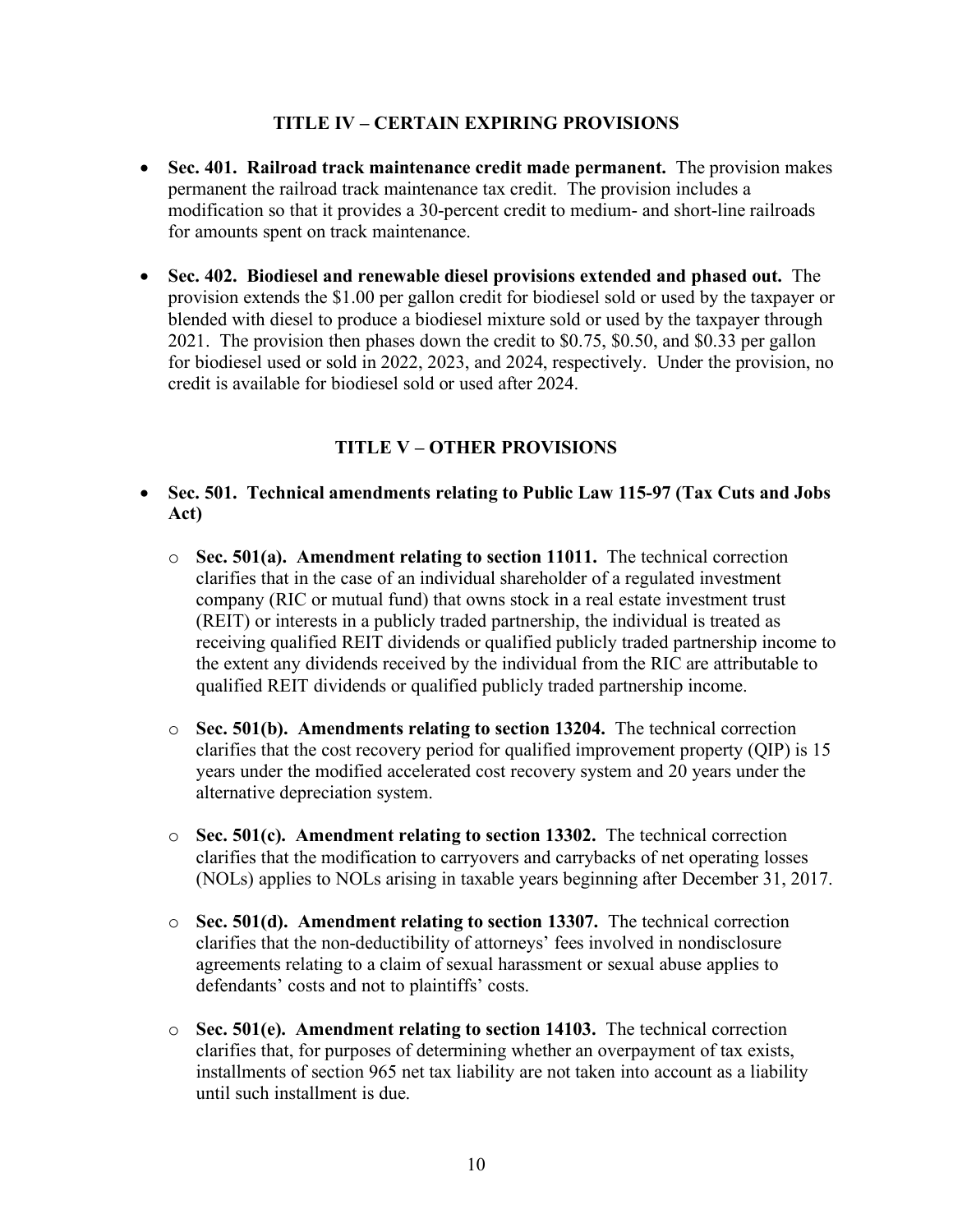- o **Sec. 501(f). Amendments relating to section 14213.** The technical correction clarifies the application of attribution rules under the Subpart F controlled foreign corporation provisions.
- **Sec. 502. Clarification of treatment of veterans as specified group for purposes of the low-income housing tax credit.** The provision clarifies that veterans' housing is considered to comply with the general public use requirements of the low-income housing tax credit.
- **Sec. 503. Clarification of general public use requirement for qualified residential rental projects.** The provision clarifies that veterans' housing is considered to comply with the general public use requirements for exempt facility bonds in the same manner that veterans' housing is considered to comply with the general public use requirements of the low-income housing tax credit.

#### • **Sec. 504. Floor plan financing applicable to certain trailers and campers.**

**Current law:** Under current law, the deductibility of business interest expense is generally limited to the sum of (1) business interest income of the taxpayer for the taxable year, (2) 30 percent of the adjusted taxable income of the taxpayer for the taxable year, and (3) floor plan financing interest of the taxpayer for the taxable year. The amount of any interest disallowed may be carried forward indefinitely. Floor plan financing interest generally means interest paid or accrued on floor plan financing indebtedness. Floor plan financing indebtedness is indebtedness used to finance the acquisition of motor vehicles held for sale or lease to retail customers and secured by the inventory so acquired. A motor vehicle means a motor vehicle that is: (1) any selfpropelled vehicle designed for transporting persons or property on a public street, highway, or road; (2) a boat; or (3) farm machinery or equipment.

**Provision:** Under the provision, for purposes of the treatment of floor plan financing indebtedness, the definition of a "motor vehicle" includes any trailer or camper that is designed to provide temporary living quarters for recreational, camping, travel, or seasonal use and is designed to be towed by, or affixed to, a motor vehicle. The provision is effective for taxable years beginning after December 31, 2017.

#### • **Sec. 505. Repeal of increase in unrelated business taxable income by disallowed fringe.**

**Current law:** Under current law, unrelated business taxable income includes the amount of any expenses that are paid or incurred by a tax-exempt organization for qualified transportation fringe benefits and that are non-deductible under section 274.

**Provision:** The provision repeals this section, effective as if included in the Tax Cuts and Jobs Act.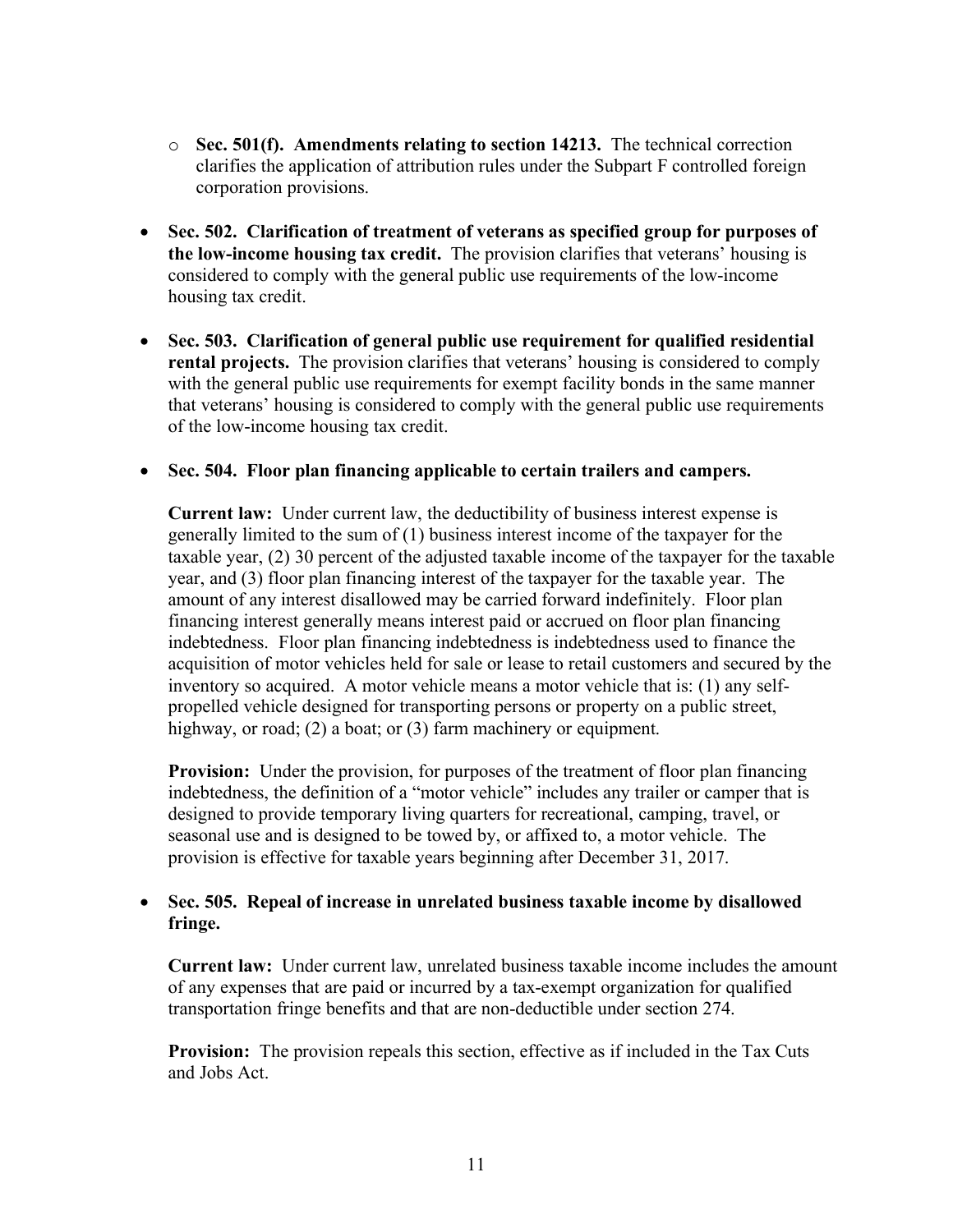• **Sec. 506. Certain purchases of employee-owned stock disregarded for purposes of the foundation tax on excess business holdings.**

**Current law:** Under current law, a private foundation that owns more than 20 percent of the voting stock of a business enterprise is subject to a 10 percent excise tax with respect to the excess business holdings. Special grandfather rules, such as higher ownership limits, apply to private foundations that had business holdings when the provisions related to excess business holdings were enacted in 1969.

**Provision:** The provision increases the amount of voting stock a private foundation may own in a business enterprise without triggering the excise tax on excess business holdings under specified conditions. Under the provision, certain non-tradeable stock that is purchased by the business enterprise after January 1, 2005 from a stock bonus or profitsharing plan that has been in place for at least ten years is treated as outstanding stock. However, such treatment does not apply to allow ownership of more than 49 percent. The provision generally is applicable to tax years ending after the date of enactment of this Act.

## • **Sec. 507. Allowing 501(c)(3) organization to make statements relating to political campaign in ordinary course of carrying out its tax-exempt purpose.**

**Current law:** Under current law, an entity that is exempt from tax under Code section  $501(c)(3)$  is prohibited from "participating in, or intervening in (including the publishing or distributing of statements), any political campaign on behalf of (or in opposition to) any candidate for public office."

**Provision:** Under the provision, an organization will not fail to be treated as organized and operated exclusively for a purpose described in section  $501(c)(3)$  solely because of the content of any statement that is made in the ordinary course of the organization's regular and customary activities in carrying out such purpose and that does not involve more than de minimis incremental expenditures by the organization. The provision applies to tax years ending after the date of enactment of the Act.

## • **Sec. 508. Charitable organizations permitted to make collegiate housing and infrastructure grants.**

**Current law:** Under current law, charities are generally tax-exempt organizations that have religious, charitable, scientific, literary, educational, or other similar purposes. Within specified limitations, taxpayers may deduct the value of their contributions to charities.

**Provision:** Under the provision, tax-exempt charitable and educational organizations are permitted to make collegiate housing and infrastructure grants to specified tax-exempt social clubs, such as college fraternities and sororities, in order to fund their collegiate housing property. A "collegiate housing and infrastructure grant" is a grant to provide. improve, operate, or maintain collegiate housing property that may involve more than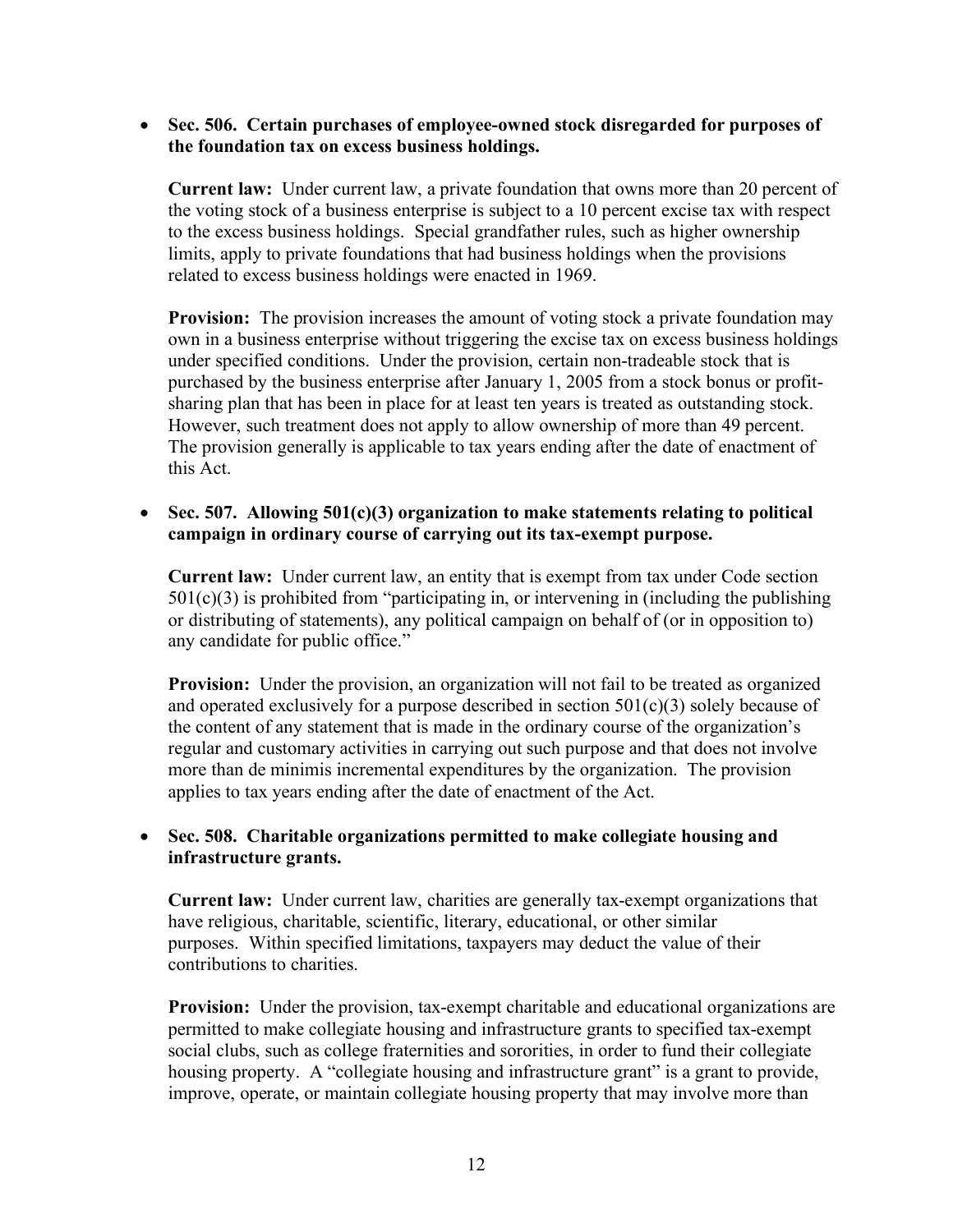incidental social, recreational, or private purposes. The grant must be for purposes that would be permissible for a dormitory or other residential facility of the college or university with which the collegiate housing property is associated. Such a grant may not be used to provide physical fitness facilities. The provision is applicable to grants made in tax years ending after the date of enactment of the Act.

• **Sec. 509. Restriction on regulation of contingency fees with respect to tax returns, etc.**

**Current Law**: Under current law, taxpayers have the ability to contract with a professional services firm for the purposes of reviewing the taxpayer's federal tax return to determine if there were any overpayments for certain taxes. The professional services firm receives a percentage of the refund as payment for the work. Although current law permits this, the IRS has previously attempted to restrict this type of tax assistance to taxpayers.

**Provision**: The provision prohibits the Secretary of the Treasury from regulating, restricting, or prohibiting the use of contingency fees in connection with tax returns or refund claims prepared on behalf of a taxpayer.

## **DIVISION B – TAXPAYER FIRST ACT OF 2018**

## **TITLE I—PUTTING TAXPAYERS FIRST**

#### **SUBTITLE A—INDEPENDENT APPEALS PROCESS**

• **Sec. 1001. Establishment of Internal Revenue Service Independent Office of Appeals.** The provision codifies the requirement of an independent administrative appeals function at the Internal Revenue Service (IRS). The provision seeks to ensure that generally all taxpayers are able to access the administrative review process, allowing for their cases to be heard by an independent decision maker. The provision also provides for notice and protest procedures as well as additional Congressional oversight for taxpayers withheld from the administrative review process. The provision codifies the official responsible for overseeing the Independent Office of Appeals as the Chief of Appeals. The appointed official is required to have experience in a broad range of Federal tax law controversies and management of large service organizations. The provision also ensures that staff working in the Independent Office of Appeals do not receive advice from the Office of Chief Counsel from IRS employees working on the case prior to its referral for administrative review. Further, the provision provides taxpayers access to "the case against them." This provision would require the IRS to provide certain individual and business taxpayers with their case files, if requested, prior to the start of any dispute resolution process.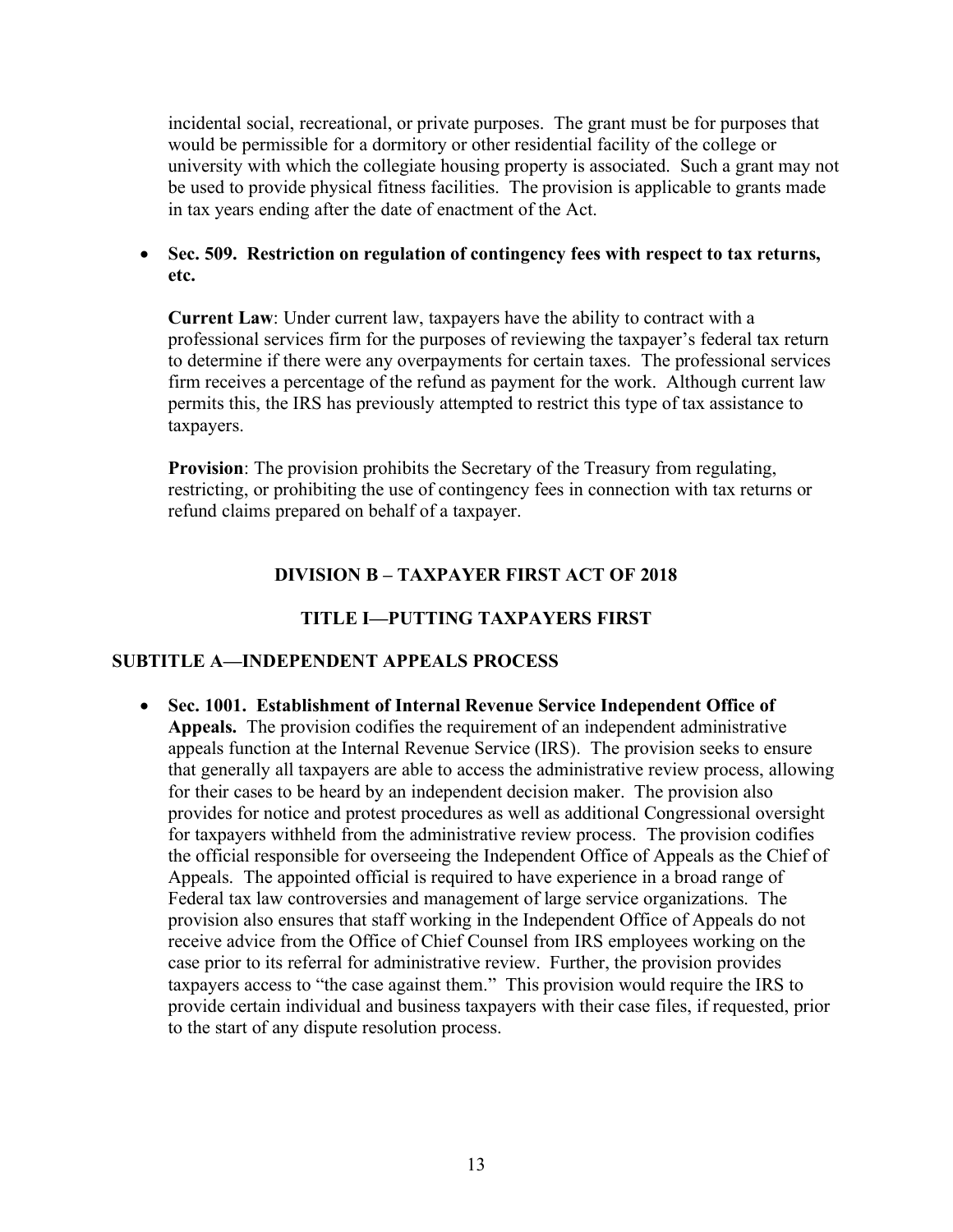## **SUBTITLE B—IMPROVED SERVICE**

- **Sec. 1101. Comprehensive customer service strategy.** Under this provision, within one year of enactment, the IRS is required to develop and submit to Congress a comprehensive customer service strategy. The strategy must address how the IRS intends to provide assistance to taxpayers, in part by ensuring adequate customer service training for its own employees and taking into account best practices from the private sector. The strategy must also establish metrics and benchmarks for measuring the IRS's success in implementing this strategy.
- **Sec. 1102. IRS Free File Program.** The IRS currently works with electronic tax preparation services to provide free tax preparation software and electronically fillable forms. This program is known as the IRS Free File program. Generally, there is no fee for taxpayers using the Free File program provided they meet certain income thresholds. This provision codifies the existing Free File program and requires the IRS to continue to work with private stakeholders to maintain, improve, and expand the program. The provision also requires Free File program members to continue to provide basic fillable forms to all taxpayers.
- **Sec. 1103. Low-income exception for payments otherwise required in connection with a submission of an offer-in-compromise.** The IRS is authorized to enter into an offer-in-compromise (OIC) agreement with a taxpayer to settle a tax debt at a lower amount than what the taxpayer generally owes. Generally, when proposing an OIC to the IRS, the taxpayer must pay an application fee and provide an initial non-refundable lump sum payment. The IRS has the authority to waive these payments. Generally, the IRS does not require taxpayers certified as low-income, defined as those with incomes below 250 percent of the Federal poverty level, to include the application fee and initial payment. This provision codifies the existing low-income exception with respect to any user fee or upfront partial payment imposed with respect to any OIC.

## **SUBTITLE C—SENSIBLE ENFORCEMENT**

• **Sec. 1201. Internal Revenue Service seizure requirements with respect to structuring transactions.** The Bank Secrecy Act (BSA) mandates reporting and recordkeeping requirements, including the reporting of currency transactions exceeding \$10,000, to assist Federal law enforcement and regulatory agencies in the detection, monitoring, and tracing of certain monetary transactions. To circumvent these reporting requirements, individuals may structure cash transactions to fall below the \$10,000 reporting threshold (also known as "structuring"). Structuring can be used to conceal illegal cash-generating activities, such as the selling of narcotics, or income earned legally in order to evade the payment of taxes. Structuring (or attempts to structure) for the purpose of evading the reporting and record-keeping requirements is subject to both civil and criminal penalties. Under this provision, the IRS must now show probable cause that funds believed to have been structured to avoid BSA reporting requirements are derived from an illegal source or are connected to another criminal activity. This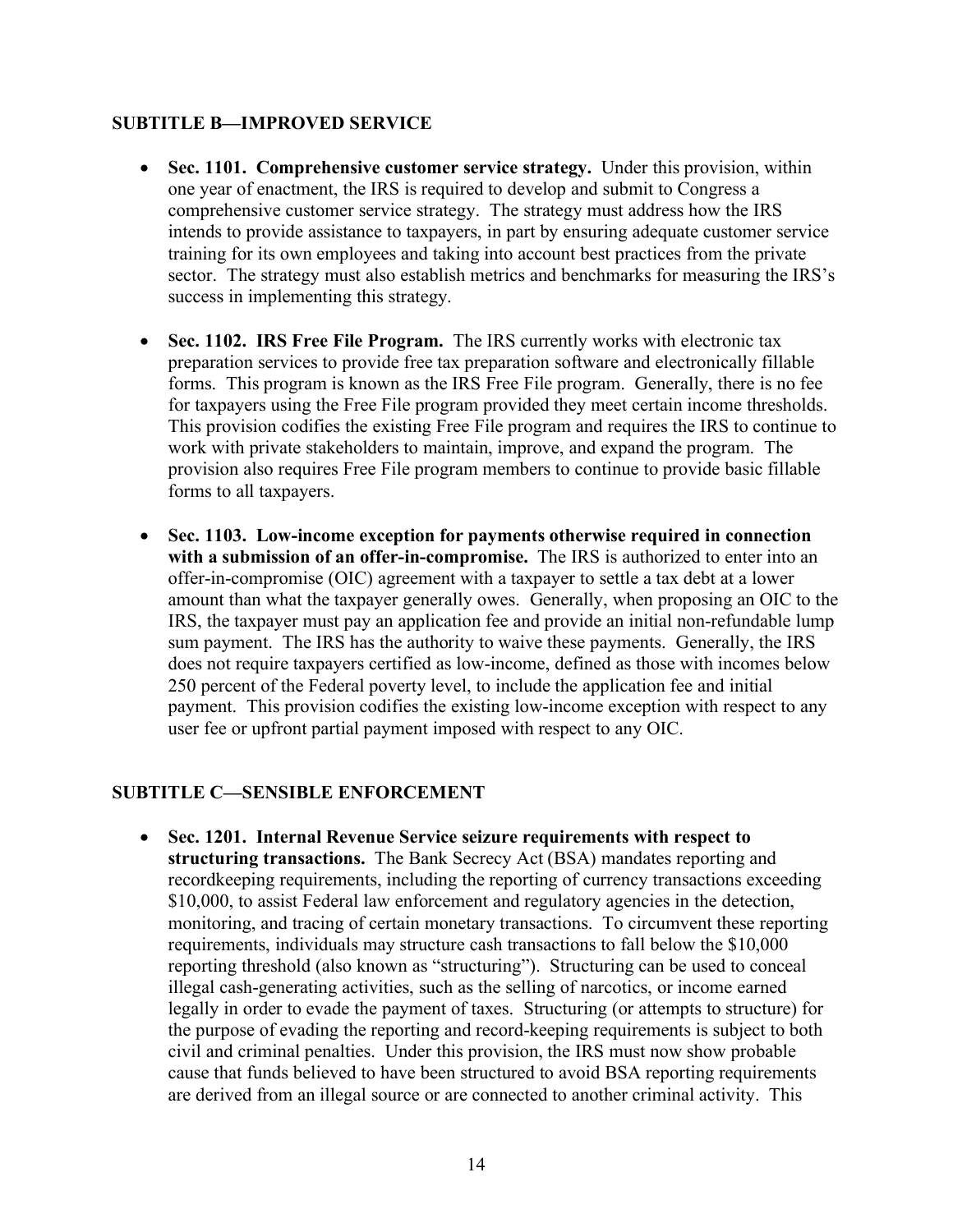provision also provides important procedural protections for individuals, including a post-seizure hearing within 30 days of the seizure.

- **Sec. 1202. Exclusion of interest received in action to recover property seized by the Internal Revenue Service based on structuring transaction.** Related to Section 1201, under this provision, if a court determines the government should return funds and interest to an individual whose funds were seized by the IRS based on allegations of structuring, the interest will be exempt from income tax.
- **Sec. 1203. Clarification of equitable relief from joint liability.** In general, married couples who file tax returns jointly are both responsible for the entire tax liability that should be reported on the return. However, under certain circumstances, the tax code provides for relief for certain innocent spouses from joint liability. This provision clarifies that the Tax Court has jurisdiction to redetermine equitable claims for relief from joint liability. It also clarifies that the standard of review for such relief by the Tax Court shall be conducted on a de novo basis, meaning that the Tax Court would take a fresh look at the case without taking previous decisions into account. The review would be based on the administrative record and any newly discovered or previously unavailable evidence. The provision also clarifies the time frame in which claims for equitable relief can be brought.
- **Sec. 1204. Modification of procedures for issuance of third-party summons.** A John Doe summons is one that does not identify the person with respect to whose liability the summons is issued. Under current law, the IRS is authorized to issue a John Doe summons as part of an investigation of a specific, unidentified person or ascertainable group or class of persons. This provision seeks to clarify the IRS's authority to issue John Doe summons by emphasizing that the IRS must narrowly tailor such a summons to seek only information that pertains to the failure (or potential failure) of the person or group of persons to comply with Federal tax law. This provision is consistent with the current IRS manual, which states that a John Doe summons may not be used for the purposes of a "fishing expedition."
- **Sec. 1205. Private debt collection and special compliance personnel program.**  Congress directed the IRS to establish a program that refers certain inactive tax receivable accounts to private collection agencies. The statute also specifies certain types of cases that are not eligible for referral to private collection agencies; however, the IRS does not currently exclude low-income individuals from being referred for private collection. This provision creates two additional categories of cases not eligible for referral to private collection agencies: (1) taxpayers with an adjusted gross income under 200 percent of the applicable poverty level or (2) taxpayers whose income is substantially derived from supplemental security income benefits or disability insurance benefit payments. The provision also alters the definition of inactive tax receivables that can be assigned to private debt collection agencies to those in which more than two years has passed since assessment of the tax debt and limits installment agreements between the taxpayer and private debt collection agencies to seven years.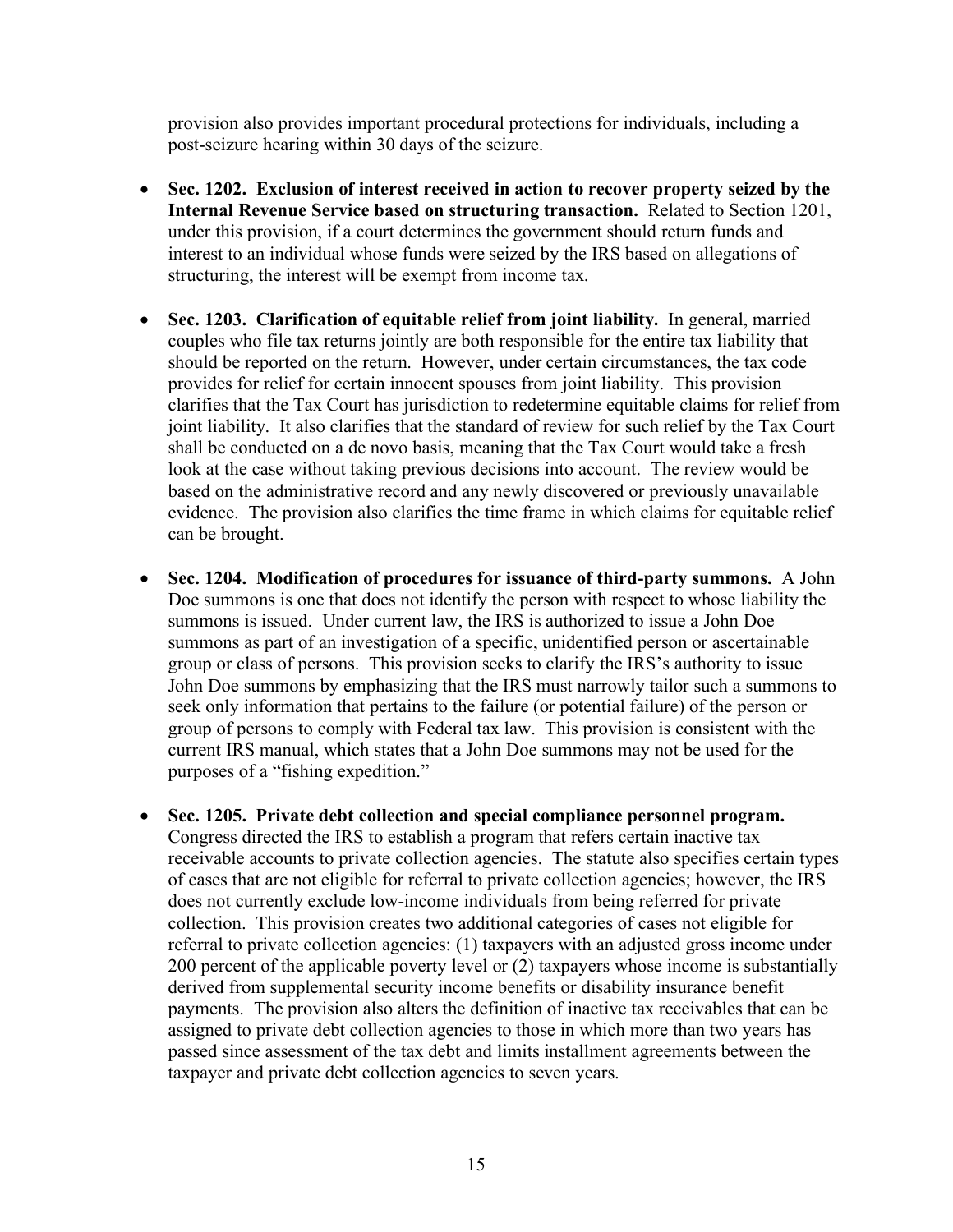- **Sec. 1206. Reform of notice of contact of third parties.** During the course of an audit, the IRS is required to notify a taxpayer prior to initiating third-party contacts. Testimony before the Ways and Means Oversight Subcommittee revealed that this notice has become routine at the beginning of any given audit and no longer serves to provide actual notice of impending contact with third parties. This provision requires that the IRS provide notice to taxpayers before contacting third parties, including friends, neighbors, and clients, closer in time to such contacts being made. Specifically, the provision requires that the taxpayer be notified at least 45 days prior to the period of contact, which may not be greater than one year. Notice is required only if there is a present intent to contact third parties at the time such notice is given.
- **Sec. 1207. Modification of authority to issue designated summons.** The IRS may issue designated or related summonses to examine the tax liability of certain corporations. A designated summons is an administrative summons that is issued to a large corporation (or person to whom the corporation has transferred the requested books and records) with respect to one or more taxable periods currently under examination. This provision requires that prior to issuing a designated summons, the Commissioner of the relevant operating division of the IRS and the Chief Counsel must review and provide written approval of the summons. The written approval must state facts establishing that the IRS had previously made reasonable requests for the information and must be attached to the summons. The provision also requires that the IRS certify in any subsequent judicial proceedings reasonable request for the information were made.
- **Sec. 1208. Limitation on access of non-Internal Revenue Service employees to returns and return information.** Generally, returns and return information are confidential and cannot be disclosed unless authorized by the Internal Revenue Code. This provision prohibits a person, other than an officer or employee of the IRS, from examining books and records as part of an examination other than for the sole purpose of serving as an expert. This provision also ensures that only IRS employees or the Office of Chief Counsel are able to question a witness under oath.

## **SUBTITLE D—ORGANIZATIONAL MODERNIZATION**

• **Sec. 1301. Office of the National Taxpayer Advocate.** The Office of the Taxpayer Advocate is expected to represent taxpayer interests independently in disputes with the IRS. The National Taxpayer Advocate (NTA) reports directly to the IRS Commissioner. Taxpayer Advocate Directives (TADs) allows the NTA to identify systemic problems and issue directives mandating changes to IRS tax administration or other processes unless the IRS Commissioner or Deputy Commissioner modifies or rescinds the order. The NTA's authority to issue TADs is pursuant to a delegation of authority from the IRS Commissioner. The NTA is required to submit reports directly to the House Committee on Ways and Means and the Senate Committee on Finance. This provision strengthens TADs by requiring a response from the IRS Commissioner or Deputy Commissioner and clarifying the time period required for such a response. This provision also makes other changes to the NTA's responsibilities. It requires the NTA to report to Congress any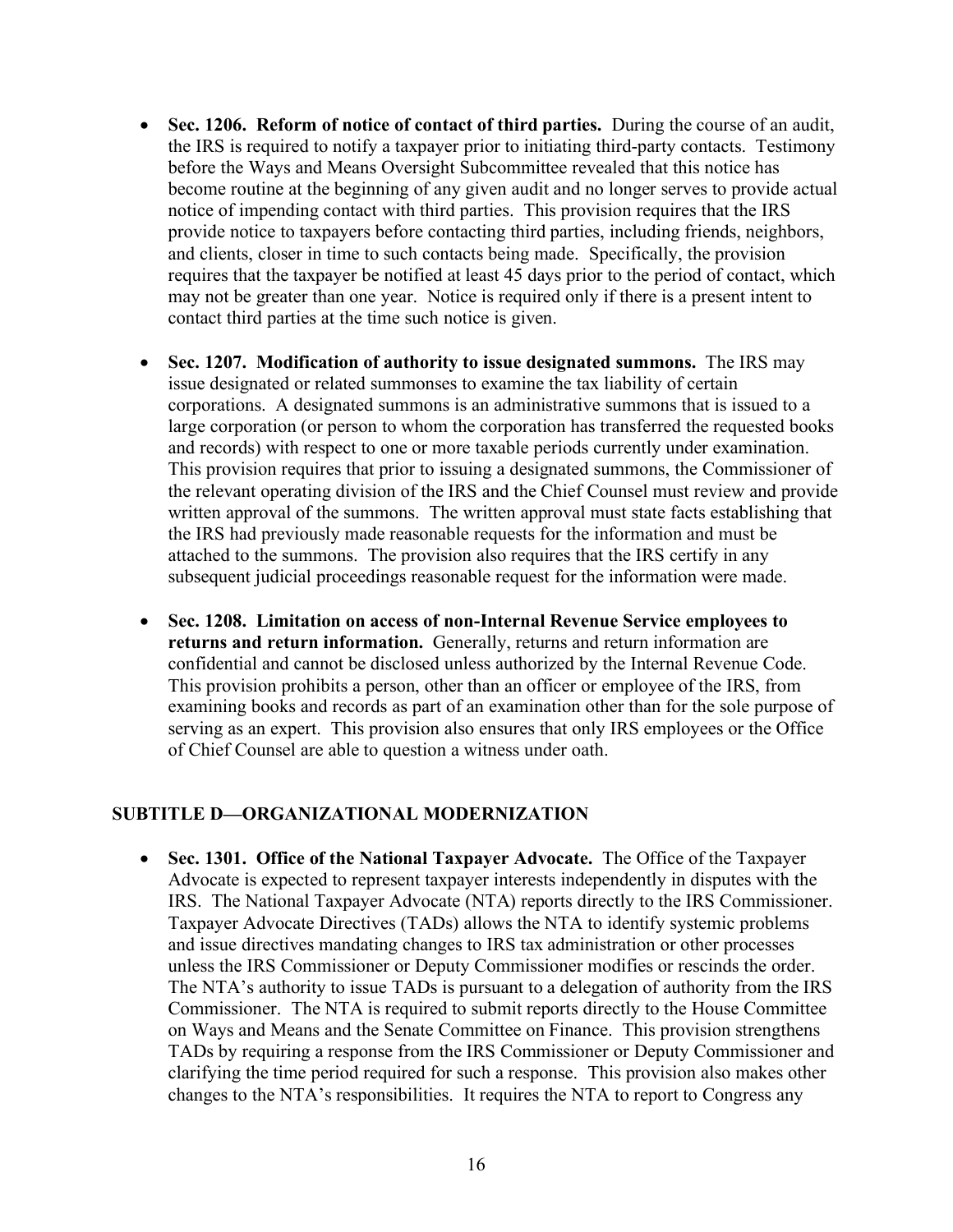TADs not addressed by the IRS, reduces the number of "most serious problems" included in the NTA Annual Report to Congress from "more than 20" to ten, requires the IRS to provide statistical support to the NTA upon request, and requires the NTA to coordinate research efforts with the Treasury Inspector General for Tax Administration (TIGTA). The provision also clarifies the salary for the NTA.

• **Sec. 1302. Modernization of Internal Revenue Service organizational structure.**  The Internal Revenue Service Restructuring and Reform Act of 1998 (RRA 98) directed the IRS Commissioner to restructure the IRS by eliminating or substantially modifying the three-tier geographic structure (national, regional, and district) and replacing it with an organizational structure that features operating units serving particular groups of taxpayers with similar needs. This provision allows the IRS to thoughtfully consider what a modern structure for the agency might look like, to develop a plan for its implementation, and to submit such a plan to Congress prior to making any organizational changes. The plan must consider how the IRS will prioritize taxpayer services, streamline and simplify its structure, better position itself to combat ongoing cyber threats, and take into account the Congressional priorities laid out in this package. The timely submission of the proposal to Congress would then remove the requirement of an organizational structure that features operating units serving particular groups of taxpayers with similar needs one year after the submission.

## **SUBTITLE E—OTHER PROVISIONS**

- **Sec. 1401. Return preparation programs for applicable taxpayers.** The IRS, through its Volunteer Income Tax Assistance (VITA) Program, currently partners with IRScertified volunteer organizations to provide free tax return filing assistance to low-income populations, persons with disabilities, taxpayers with limited English proficiency, and other underserved communities. This provision provides certainty for VITA organizations and taxpayers by permanently authorizing the VITA matching grant program to support the maintenance and expansion of VITA programs. The Secretary of the Treasury, unless otherwise provided by specific appropriation, may allocate from otherwise appropriated funds up to \$30 million per year in matching grants to qualified entities for the development, expansion, or continuation of qualified tax return preparation programs assisting low-income taxpayers and members of underserved populations. Additionally, the provision allows the IRS to use mass communications and other means to promote the benefits and encourage the use of the program.
- **Sec. 1402. Provision of information regarding low-income taxpayer clinics.** Low Income Taxpayer Clinics (LITC) assist low-income taxpayers with representation in controversies with the IRS. This provision clarifies that IRS employees are able to provide taxpayers in need of such assistance with information about the availability of and eligibility requirements for LITCs. IRS employees also may now provide LITC location and contact information to taxpayers.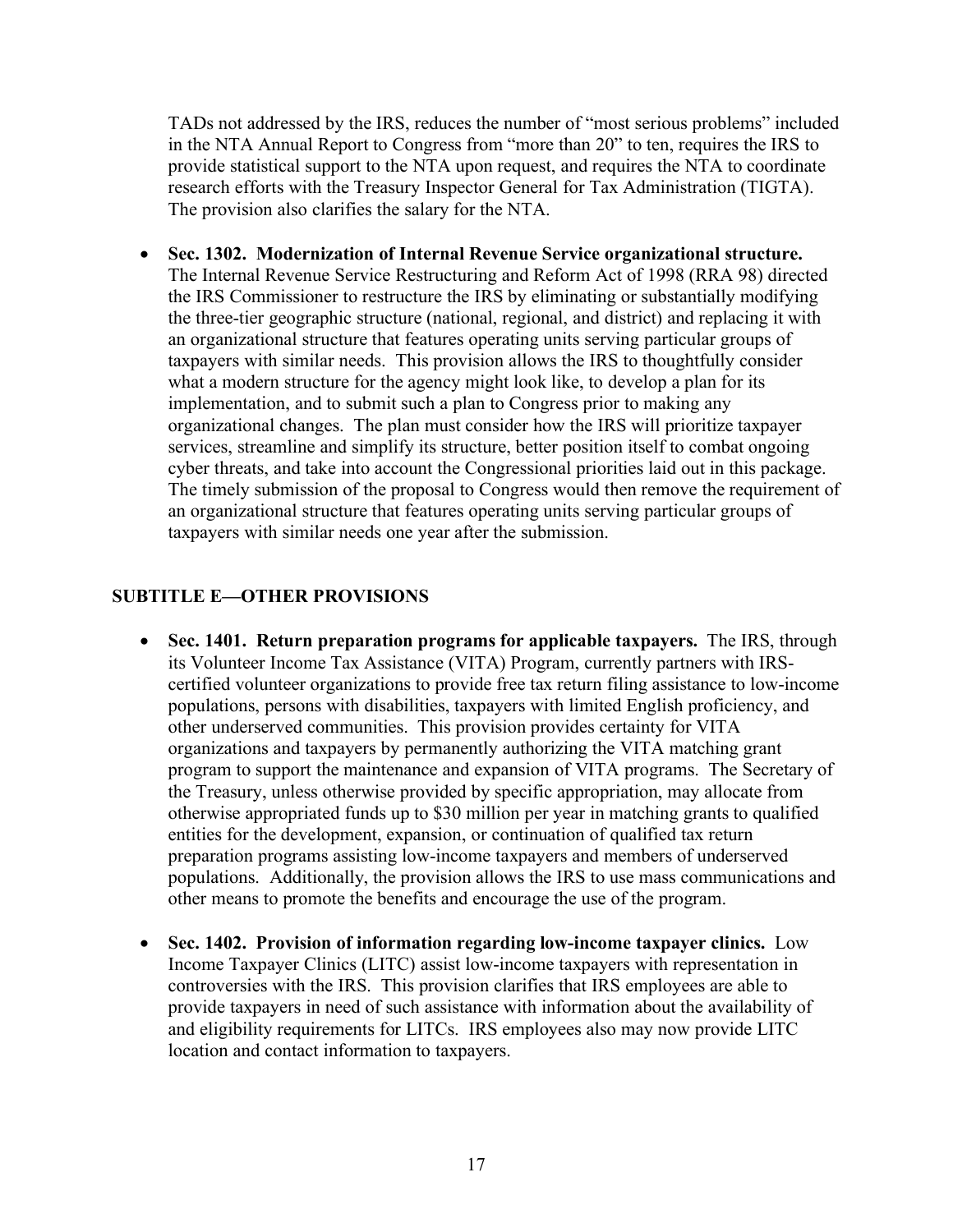- **Sec. 1403. Notice from IRS regarding closure of taxpayer assistance centers**. Some taxpayers may require or want in-person assistance, which is provided at IRS facilities known as Taxpayer Assistance Centers (TAC). This provision requires the IRS to provide public notice, including by non-electronic means, to affected taxpayers 90 days prior to the closure of a TAC. The notice must include information on alternative forms of assistance available for impacted taxpayers and the date of the proposed closure. The IRS also must notify Congress of the closure and provide the reasons for doing so.
- **Sec. 1404. Rules for seizure and sale of perishable goods restricted to only perishable goods.** Under current law, the IRS may seize and sell a taxpayer's property on the same day if the IRS deems it to be "perishable." Perishable goods are defined as those that (1) are liable to perish, (2) become greatly reduced in price or value by keeping, or (3) cannot be kept without great expense to the IRS. Deeming property as "perishable" also allows the IRS to forgo minimum bid requirements, which can lead to seized property being sold for significantly less than a normal auction would allow. This provision limits the IRS's ability to seize a taxpayer's property and hold a same-day auction to only property that is likely to perish. Property that is greatly reduced in price or value by being held or that cannot be held without great expense would no longer be eligible to be sold on the same day by deeming it "perishable."
- **Sec. 1405. Whistleblower reforms.** In order to improve IRS communications with whistleblowers, this provision allows the IRS to exchange information with whistleblowers where doing so would be helpful to an investigation and requires the IRS to notify whistleblowers of the status of their claims. In addition, the provision amends the tax code to extend anti-retaliation provisions to IRS whistleblowers similar to those that are provided to whistleblowers under the False Claims Act and the Sarbanes-Oxley Act.
- **Sec. 1406. Customer service information.** The provision instructs the IRS to provide the following information over the telephone, while taxpayers are on hold with an IRS call center: information about common tax scams, direction to the taxpayer on where and how to report such activity, and tips on how to protect against identity theft and tax scams.
- **Sec. 1407. Misdirected tax refund deposits.** This provision directs the IRS to establish procedures for taxpayers to report instances where electronic fund transfers or refunds were erroneously delivered to the wrong taxpayer, and also to ensure the IRS will recover the erroneous refunds and deliver them to the correct taxpayer.

# **TITLE II – 21ST CENTURY IRS**

# **SUBTITLE A—CYBERSECURITY AND IDENTITY PROTECTION**

• **Sec. 2001. Public-private partnership to address identity theft refund fraud.** This provision codifies recent efforts of the IRS, through the Security Summit, to foster a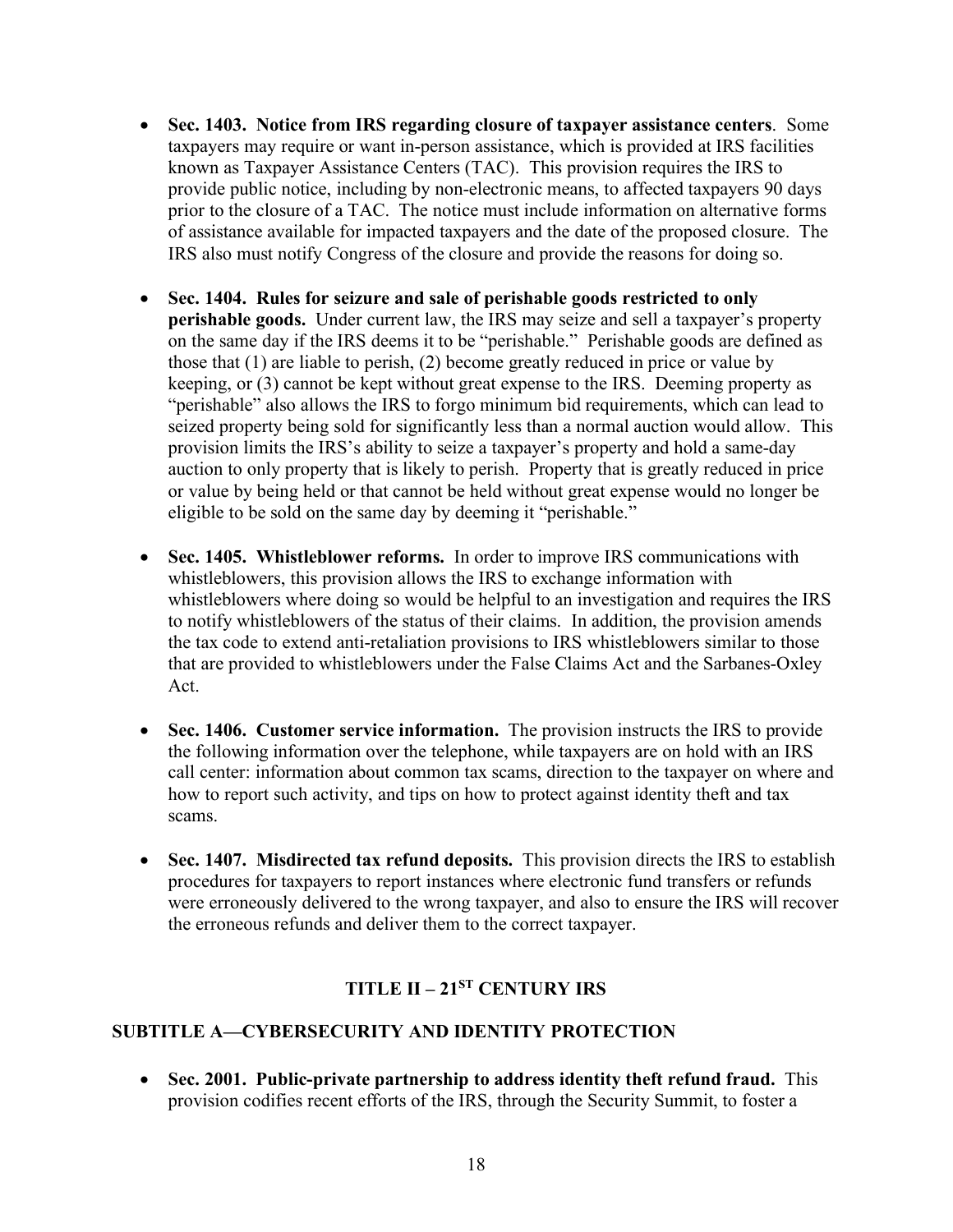partnership aimed at combatting identity theft tax refund fraud (IDTTRF) with public and private stakeholders. Congress would like to ensure that these proactive efforts to protect taxpayers and combat IDTTRF continue to be a priority of the IRS.

- **Sec. 2002. Recommendations of Electronic Tax Administration Advisory Committee regarding identity theft refund fraud.** RRA 98 established the Electronic Tax Administration Advisory Committee (ETAAC) to provide input to the IRS on improving electronic tax administration. The ETAAC charter has since been amended to address the growing threat of IDTTRF, allowing it to work more closely with the Security Summit to address this issue. ETAAC's more recent annual reports to Congress have also provided meaningful recommendations on how to combat IDTTRF. This provision seeks to codify the changes made to ETAAC's charter by requiring ETAAC to study and make recommendations to the Secretary of the Treasury regarding methods to prevent IDTTRF.
- **Sec. 2003. Information sharing and analysis center.** Under this provision, the IRS is encouraged to participate in an IDTTRF information sharing and analysis center (ISAC) with state and private sector partners. The IRS has participated in the IDTTRF ISAC pilot, which tested the idea of more proactively and efficiently sharing information between ISAC members to quickly identify and prevent IDTTRF schemes. However, there are current statutory requirements, which limit the IRS's ability to share tax return information with its partners that is critical to combating these threats. This provision provides for the limited sharing of specified return information, such as IP address and the speed at which the return was filed, with paid return preparers who are members of the ISAC. The proposal also requires the Secretary of the Treasury to develop metrics for measuring the success of the ISAC in detecting and preventing IDTTRF.
- **Sec. 2004. Compliance by contractors with confidentiality safeguards.** This provision puts in place additional confidentiality safeguards on return information provided to contractors. Under this provision, the IRS will not be able to provide taxpayer information to any contractors or other agents of a Federal, state, or local agency unless the contractor has safeguards in place to protect the confidentiality of return information and agrees to conduct on-site compliance reviews every three years. Under this proposal, the Federal, state, or local agency is required to submit a report of its findings to the IRS and certify annually that such contractors and other agents are in compliance with the requirements to safeguard the confidentiality of Federal returns and return information.
- **Sec. 2005. Report on electronic payments.** This provision requires the Secretary of the Treasury, in coordination with the Bureau of Fiscal Service and the IRS, to submit a report to Congress within two years of enactment, outlining how the government can utilize new payment platforms to increase the use of electronic funds transfers for tax refunds. The report should also consider the impact on taxpayers who do not have access to financial accounts or institutions.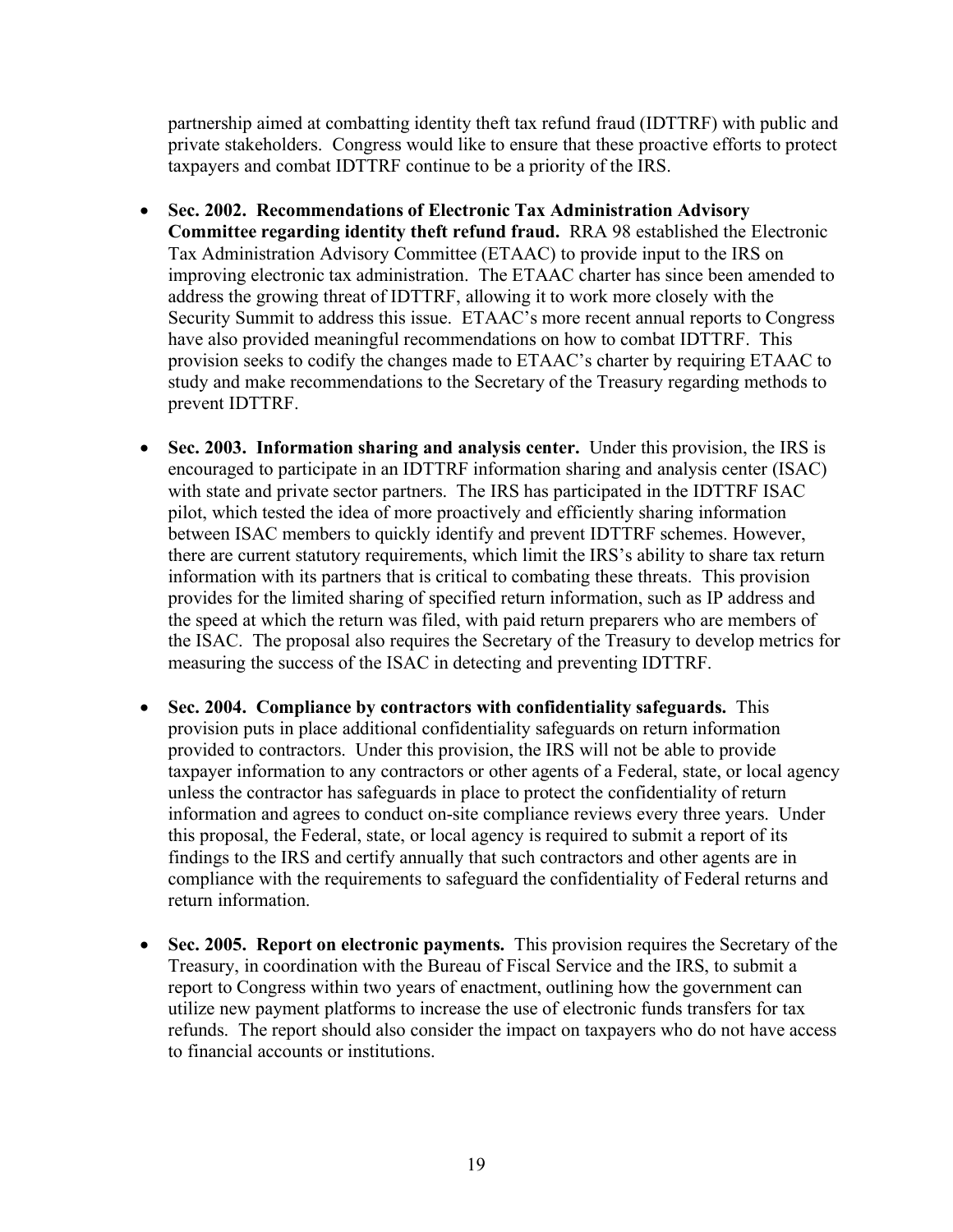- **Sec. 2006. Identity protection personal identification numbers.** The IRS issued approximately 1.2 million identity protection personal identification numbers (IP PINs) to identity theft victims for the 2014 filing season. Still, the IP PIN program fails to protect victims whose identities have been stolen but have not yet had their tax account compromised. This provision requires the IRS to set up a program where any concerned taxpayer—regardless of their state of residence—can request an IP PIN to use in filing his or her return. The bill expands voluntary access to IP PINs nationwide over five years.
- **Sec. 2007. Single point of contact for tax-related identity theft victims.** This provision establishes a single point of contact within the IRS for any taxpayer who is a victim of identity theft. The single point of contact will be responsible for tracking the taxpayer's case to completion and coordinating with other units to resolve the taxpayer's issues as quickly as possible. This provision is intended to address concerns over the lack of continuity of assistance when taxpayers are victims of tax related identity theft.
- **Sec. 2008. Notification of suspected identity theft.** Often identity theft and refund fraud victims may be unaware that their identity has be used fraudulently or when they are aware, may not be fully informed of the outcome of their case. This provision requires the IRS to notify a taxpayer if there has been any suspected unauthorized use of a taxpayer's identity or that of the taxpayer's dependents, if an investigation has been initiated and its status, whether the investigation substantiated any unauthorized use of the taxpayer's identity, and whether any action has been taken (such as a referral for prosecution). Furthermore, when an individual is charged with a crime, the IRS must notify the victim as soon as possible, giving such victims the ability to pursue civil action against the perpetrators.
- **Sec. 2009. Guidelines for stolen identity refund fraud cases.** This provision requires that the IRS, in consultation with the NTA, develop and implement publicly-available caseworker guidelines that reduce the burdens for IDTTRF victims as they work with the IRS to sort out their tax affairs. The guidelines may include procedures to reduce the amount of time victims would have to wait to receive their tax refunds, the number of IRS employees with whom victims would need to interact, and the timeframe within which the issues related to the IDTTRF should be resolved.
- **Sec. 2010. Increased penalty for improper disclosure or use of information by preparers of returns.** The provision would impose an increased monetary penalty for the disclosure of taxpayer identity information by a return preparer in cases where such information is used in an identity theft crime, whether or not related to the filing of a tax return. This provision is intended to provide a strong incentive for tax preparers to secure client records, thereby decreasing the likelihood of their being stolen by identity theft criminals.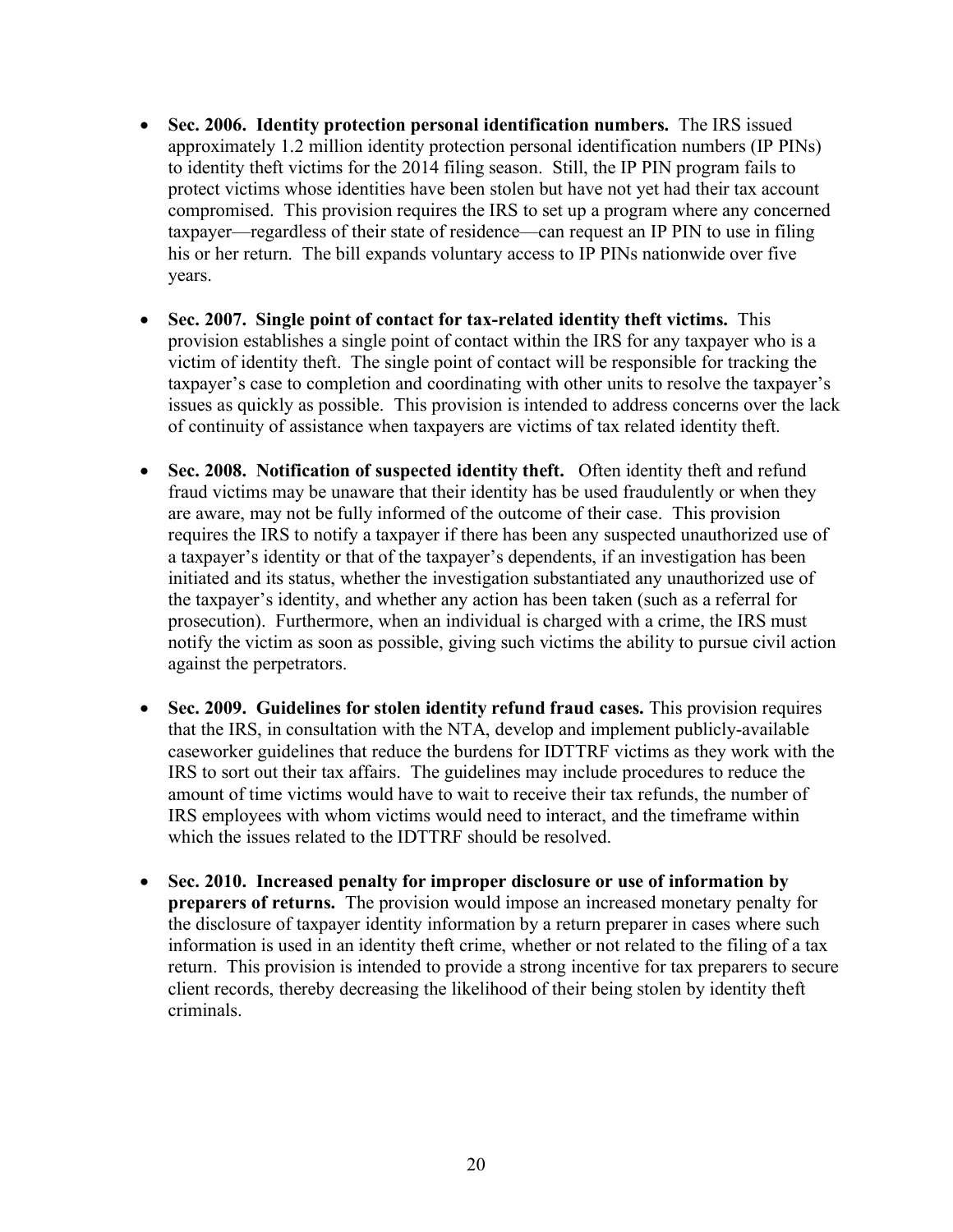## **SUBTITLE B—DEVELOPMENT OF INFORMATION TECHNOLOGY**

- **Sec. 2101. Management of Internal Revenue Service information technology.** This provision seeks to strengthen IRS accountability for the billions of taxpayer dollars annually spent on developing and maintaining IRS information technology (IT) systems. This provision codifies the position of the IRS's Chief Information Officer (CIO) and establishes clear roles and responsibilities for the CIO. The provision also mandates that the IRS develop and implement an IT strategic plan, in alignment with the overall goals of the IRS, to ensure adequate consideration and planning for the IRS's long-term IT needs. The IRS also must finish its plans for the completion of the Customer Account Data Engine (CADE 2) and have a third party independently verify and validate planning for CADE 2 and Enterprise Case Management system(s) within a year of enactment.
- **Sec. 2102. Development of online accounts and portals.** Similar to the goal of increasing electronic filing established in RRA 98, this provision establishes a new goal for the IRS to develop robust and secure online accounts for taxpayers and their preparers by the end of 2023. While the IRS currently provides limited online assistance through its web applications, it continues to lag behind in developing online options for those taxpayers who wish to use them. This provision is intended to supplement, not replace, other taxpayer services provided by phone or in person by the IRS. It also mandates that the IRS develop a process for the secure acceptance of tax forms and supporting documentation in an electronic format.
- **Sec. 2103. Internet platform for Form 1099 filings.** This provision requires the IRS to develop an internet portal that would facilitate taxpayers filing Forms 1099 with the IRS. The internet portal is to be modeled after a Social Security Administration (SSA) system that allows individuals to file Forms W-2 with SSA. The website will allow taxpayers, with access to resources and guidance provided by the IRS, to prepare, file, and distribute Forms 1099, and create and maintain taxpayer records.
- **Sec. 2104. Streamlined critical pay authority for information technology positions.**  RRA 98 provided the IRS with certain personnel flexibilities, one of which was the streamlined critical pay (SCP) authority. The purpose of the SCP authority was to provide the IRS a management tool to quickly recruit and retain employees with high levels of expertise in technical or professional fields critical to the success of the IRS's restructuring efforts. The authority was originally authorized for ten years and extended two times. The provision reauthorizes SCP authority at the IRS for IT positions. Such authority is effective on the date of the enactment and ends on September 30, 2023.

## **SUBTITLE C—MODERNIZATION OF CONSENT-BASED INCOME VERIFICATION SYSTEM**

• **Sec. 2201. Disclosure of taxpayer information for third-party income verification.**  The Income Verification Express Service (IVES) is a program run by the IRS, which is used to verify a taxpayer's income. The program is most often used when a taxpayer is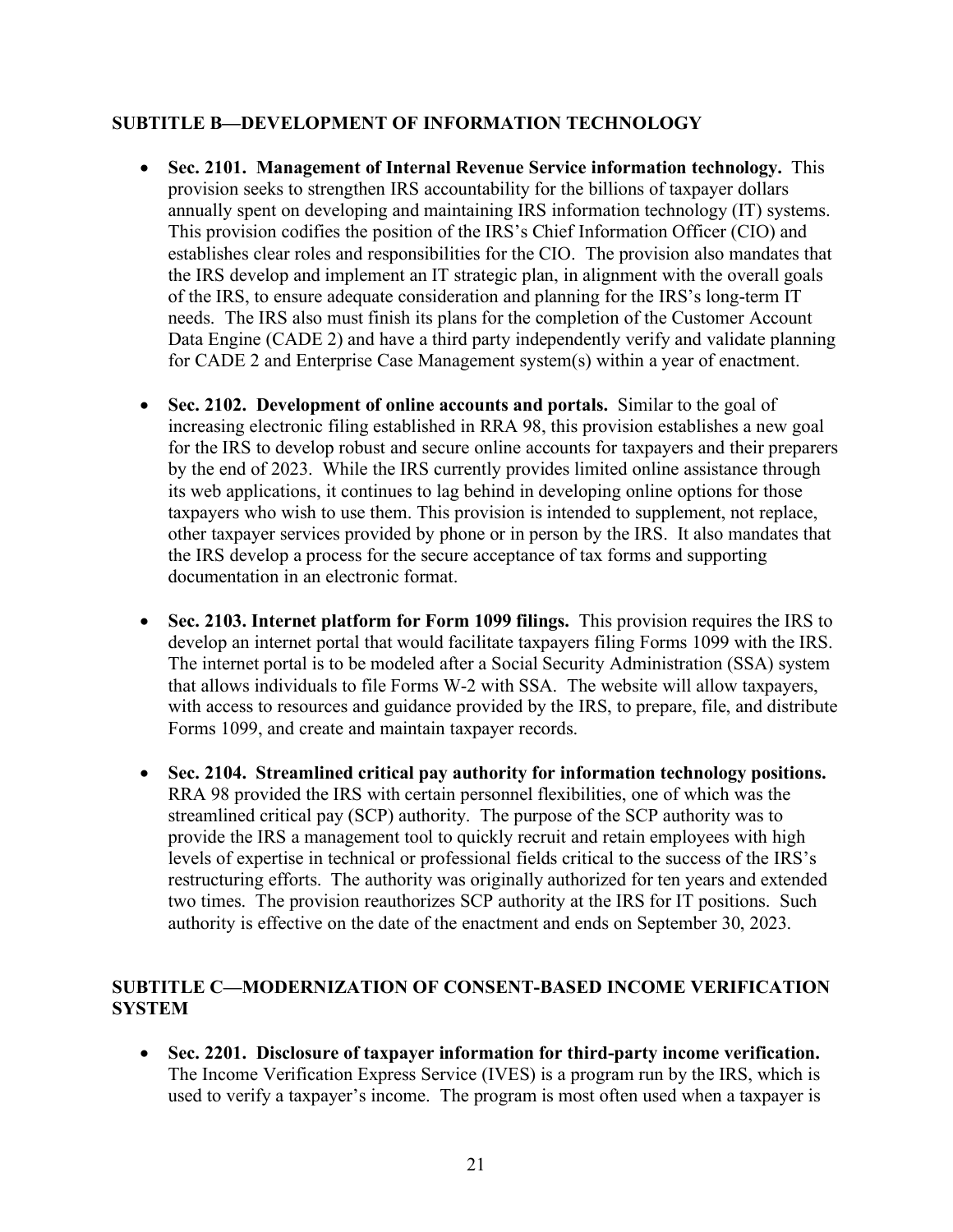applying for a mortgage and the mortgage lender is seeking to verify the taxpayer's income. This provision authorizes the IRS to develop an automated system to receive these forms in lieu of the current system, which relies on the forms to be sent to the IRS via secure fax. Additionally, the provision authorizes the IRS to charge a separate user fee over a two-year period on all IVES requests to fund the development of the new system.

• **Sec. 2202. Limit redisclosures and uses of consent-based disclosures of tax return information.** This provision limits tax return information redisclosures by the taxpayer's designee to only those redisclosures to which the taxpayer has expressly consented.

## **SUBTITLE D—EXPANDED USE OF ELECTRONIC SYSTEMS**

- **Sec. 2301. Electronic filing of returns.** Currently, the IRS can only require individuals filing more than 250 returns to file them electronically. This provision eventually would lower that threshold to 10 or more returns. This requirement would be phased in between the years 2019 and 2021. In the case of a partnership, the applicable number is 200 in the case of calendar year 2018 and 150 in the case of calendar year 2019. The provision also provides an exception to this requirement for tax preparers located in geographic areas with limited or no internet access.
- **Sec. 2302. Uniform standards for the use of electronic signatures for disclosure authorizations to, and other authorizations of, practitioners.** This provision requires the IRS to publish regulations and other guidelines that would allow for electronic signatures to be used to request taxpayer return information for the purposes of disclosures to a practitioner or to execute a power of attorney.
- **Sec. 2303. Payment of taxes by debit and credit cards.** Under current law, the IRS cannot accept credit and debit card payments for taxes directly due to a restriction on the payment of fees charged by the card issuer. As a result, the IRS must use a third-party processor to accept credit and debit card payments. This provision allows the IRS to directly accept credit and debit card payments for taxes, provided that the fee is paid by the taxpayer. The IRS is directed to seek to minimize these fees when entering into contracts to process credit and debit cards.
- **Sec. 2304. Requirement that electronically prepared paper returns include scannable code.** Requiring electronically-prepared returns that are submitted on paper to have a scannable code would allow the IRS to access the tax return information more rapidly and at a lower cost. In addition, the information captured by the IRS through the scannable code would be of a higher quality than that obtained by mechanically transcribing the paper return into IRS systems. The information obtained by scanning also would allow for more thorough fraud screening by IRS fraud filters than is currently available for paper returns. The provision requires that taxpayers who prepare their returns electronically, but print and file the returns on paper to print their returns with a scannable code.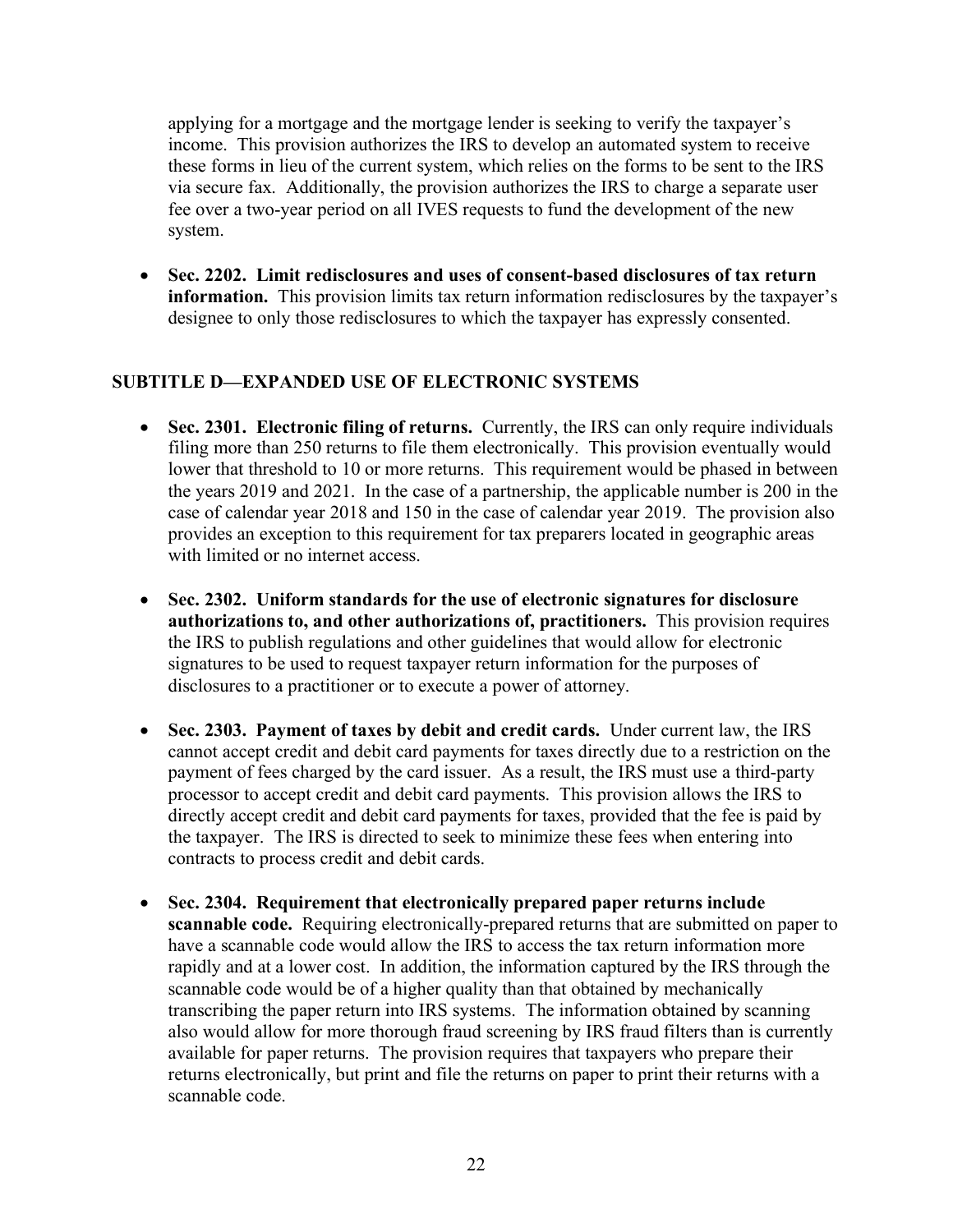• **Sec. 2305. Authentication of users of electronic services accounts.** In the past, unscrupulous tax return preparers have used the IRS's suite of electronic services (e-Services) to perpetrate tax refund fraud. The provision requires the IRS to verify the identity of any individual opening an e-Services account before he or she is able to use such services.

## **SUBTITLE E—OTHER PROVISIONS**

- **Sec. 2401. Repeal of provision regarding certain tax compliance procedures and reports.** RRA 98 included a provision requiring the IRS to develop procedures and produce an annual report for streamlining compliance with the tax code. This provision strikes that provision from the 1998 law so that IRS resources instead can be directed to help prevent IDTTRF.
- **Sec. 2402. Comprehensive training strategy.** This provision directs the IRS to submit to Congress a comprehensive training strategy to streamline current training processes, develop annual training on taxpayer rights, improve technology-based training, and better focus on fair resolution of taxpayer disputes.

## **TITLE III—MISCELLANEOUS PROVISIONS**

## **SUBTITLE A—REFORM OF LAWS GOVERNING INTERNAL REVENUE SERVICE EMPLOYEES**

- **Sec. 3001. Electronic record retention.** In August 2012, the Office of Management and Budget and National Archives and Records Administration issued a joint directive to heads of executive departments and agencies to manage both permanent and temporary email records in an accessible electronic format by December 31, 2016. There are no tax code provisions governing IRS record retention, management, or transfer of paper or electronic records. The Internal Revenue Manual provides IRS employees processes, procedures, and guidelines regarding records and information management. The provision codifies the joint directive issued in August 2012. In addition, the provision requires that the IRS maintain email records of all principal officers and specified employees for no less than 15 years. At the end of the 15-year period, the IRS is required to transfer all the email records for principal officers and specified employees to the National Archives for storage. Until TIGTA certifies that the IRS is in compliance with the requirements to maintain and transfer email records, the IRS must maintain the email records of all personnel.
- **Sec. 3002. Prohibition on rehiring any employee of the Internal Revenue Service who was involuntarily separated from service for misconduct.** In 2014, TIGTA found that the IRS had rehired hundreds of employees who had been involuntarily separated for serious, severable offenses under Section 1203 of RRA 98, such as fraud, failure to file a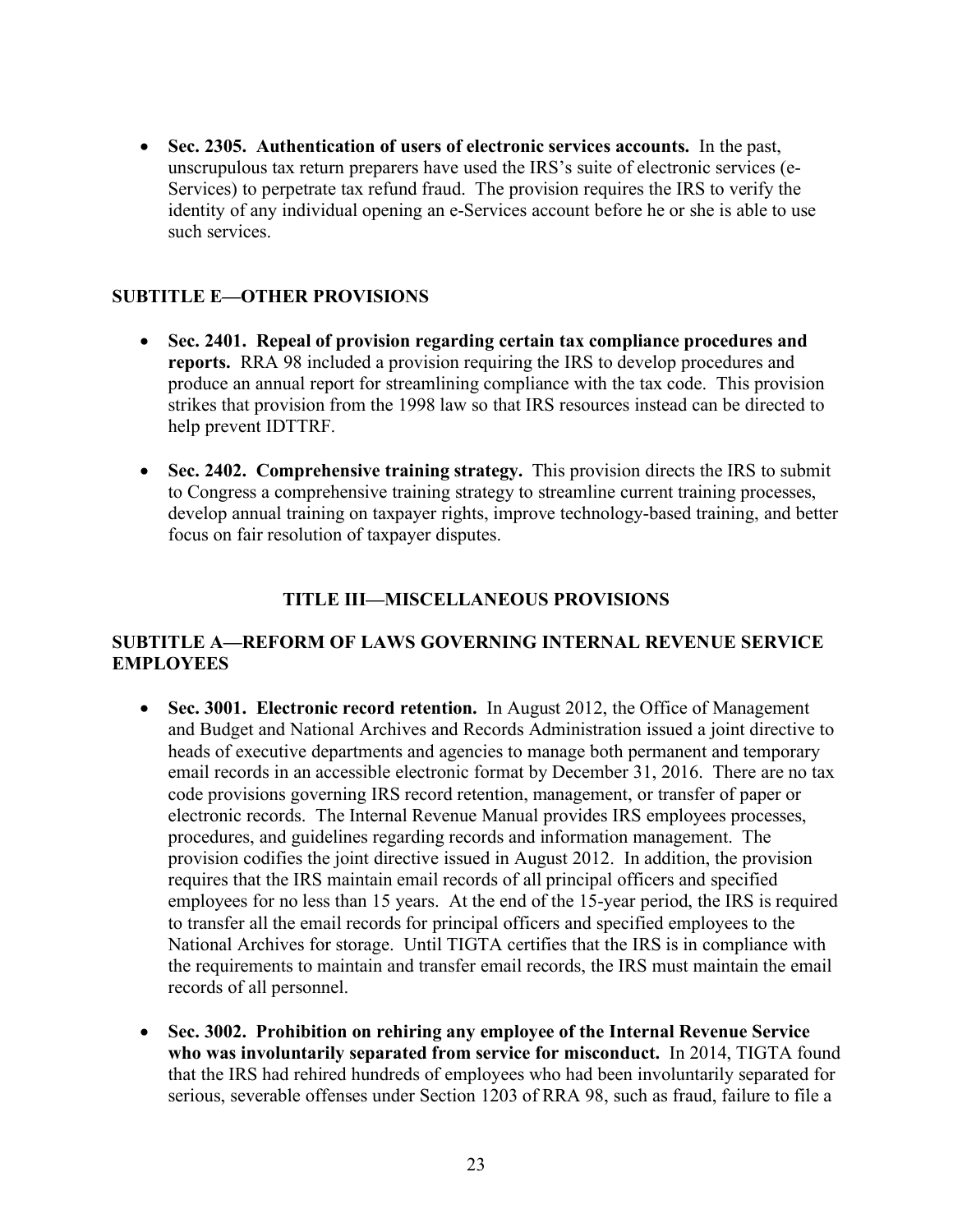return, falsification of documents, and unauthorized access to taxpayer information. The provision prohibits the IRS Commissioner from rehiring any employee of the IRS who has been involuntarily separated for misconduct or poor performance.

• **Sec. 3003. Notification of unauthorized inspection or disclosure of returns and return information.** A taxpayer shall be notified and provided certain information if the Secretary of the Treasury determines that there may have been an unauthorized use of the taxpayer's identity or that of the taxpayer's dependents. The provision provides that the notification include instructions to the taxpayer about filing a police report and the forms the taxpayer must submit to allow investigating law enforcement officials to access the taxpayer's personal information.

# **SUBTITLE B—PROVISIONS RELATING TO EXEMPT ORGANIZATIONS**

- **Sec. 3101. Mandatory e-filing by exempt organizations.** In general, only the largest and smallest tax-exempt organizations are required to electronically file their annual information returns. Tax-exempt organizations that have assets of \$10 million or more and that file at least 250 returns during a calendar year must electronically file their Form 990 information returns. Private foundations and charitable trusts, regardless of asset size, that file at least 250 returns during a calendar year are required to file electronically their Form 990-PF information returns. Organizations that file Form 990-N (i.e., the epostcard) also must electronically file. Information returns filed electronically can be processed more rapidly and at much lower cost than paper return filings. The provision extends the requirement to file electronically to all tax-exempt organizations required to file statements or returns in the Form 990 series or Form 8872 ("Political Organization Report of Contributions and Expenditures"). The provision also requires that the IRS make the information provided on the forms available to the public as soon as practicable.
- **Sec. 3102. Notice required before revocation of tax-exempt status for failure to file return.** Charities and other nonprofits automatically lose their tax-exempt status if they do not file annual information returns for three consecutive years. Once revoked, the organization must refile for exempt status. This provision requires the IRS to notify an organization after the organization's second consecutive failure to file an information return in order to give the organization time to file an information return and prevent their tax-exempt status from being revoked.

# **SUBTITLE C—TAX COURT**

• **Sec. 3301. Disqualification of judge or magistrate judge of the Tax Court.** This provision makes Tax Court judges subject to the same grounds for disqualification as judges of other Federal courts in order to ensure public confidence in the independence and impartiality of Tax Court judges.